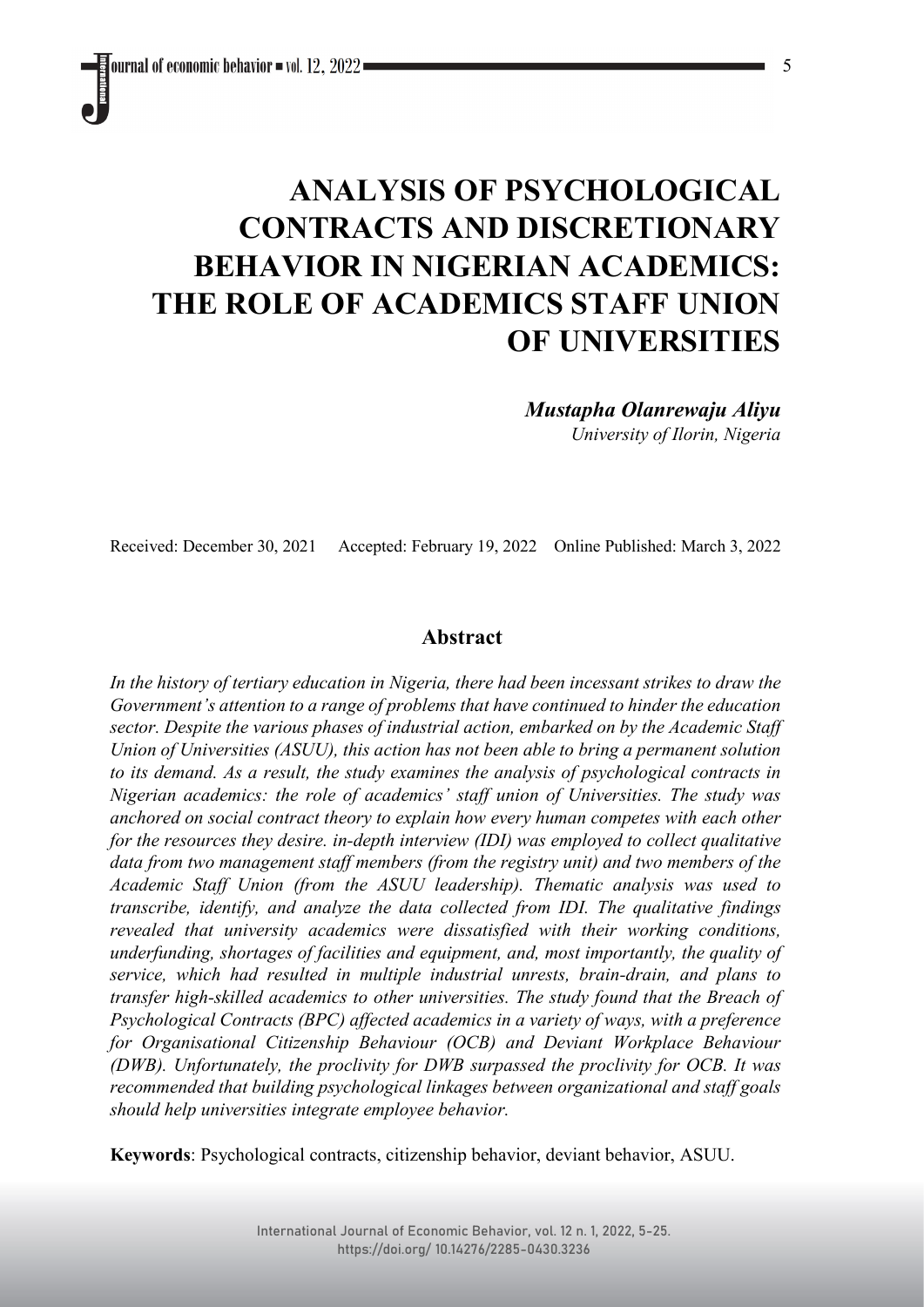# **1. Introduction**

The creation, diffusion, and application of knowledge are one of the University's main roles. This improves other essential teaching and research duties, as well as determining national and worldwide ranking. However, Breach of Psychological Contracts (BPC) may occur when an employee perceives that their employer has failed to live up to its obligations. Unfortunately, the employer is not likely to see such a BPC since the employer has the power to ensure that employees do what they are expected to do at the right time. This is why many existing studies pay more attention to the consequences of BPC on the employees rather than the employers.

Meanwhile, the common BPC in Nigerian Universities is broadly categorized into three (3), namely, the welfare of members, poor condition of service and arbitrariness of administration. For instance, the welfare of members is linked with poor and inconsistent payment of salaries and allowances. Similarly, the poor service conditions include poor work settings (working environment, laboratories, classrooms, long hours of work), fringe benefits (office space, internet, office furniture, computer, cabinets, printer, etc.). Other recent BPC issues are the non-payment of Earned Academic Allowances (EAA) arrears, coercing academics into the Integrated Personnel Payroll Information System (IPPIS), which not long ago led to striking in the university environment across Nigeria. These have severe implications for both employees and the organization because when a BPC occurs, employees may tend to have more thoughts of revenge, and the performance of an organization is more likely to be negatively affected.

Moreover, the isolation of Federal Universities in the North-central is credible because those Universities in the North-central have attracted attention for a decade due to violations of BPCs. For instance, at the University of Ilorin, where the administration sacked academics arbitrarily, their actions have triggered litigation that caused Government fortunes in prosecution and judgment debt granted to illegally sacked staff. There was a case of misconduct against an erstwhile Vice-Chancellor (VC) at the University of Abuja, which ended up in an indictment of the University administration in the white paper and the case was alleged as being suppressed to date. The media was recently awashed with pictures and stories of staff at the Federal University, Lokoja proclaiming the obituary of the immediate past VC over her BPC while in office. Similarly, the exercise to the appointment of a substantive VC of the University of Jos has been put on hold following protests by some candidates who cited anomalies of BPC.

In the succeeding years after the formation of the Academics Staff Union of Universities (ASUU), there has been a proliferation of Federal Universities in Nigeria, with today's figure standing at 43. Despite the establishment of many Universities, most of the lecturers operate within an unconducive environment where there is limited office space with up to three lecturers sharing a small office. The learning environment is compromised by over-congested classrooms, infrastructural inadequacy, poor academic standards, inadequate monitoring and poor inspection by regulatory agencies, poorly equipped laboratories, equipment, among others.

However, in the history of tertiary education in Nigeria, there had been incessant strikes to draw the Government's attention to a range of problems that have continued to hinder the education sector. Since the union's inception, the union has undergone series of industrial actions that amount to several strike actions apart from the internal strikes by the various chapters of the union. However, despite the various phases of industrial action, embarked on by the ASUU, this action has not been able to bring a permanent solution to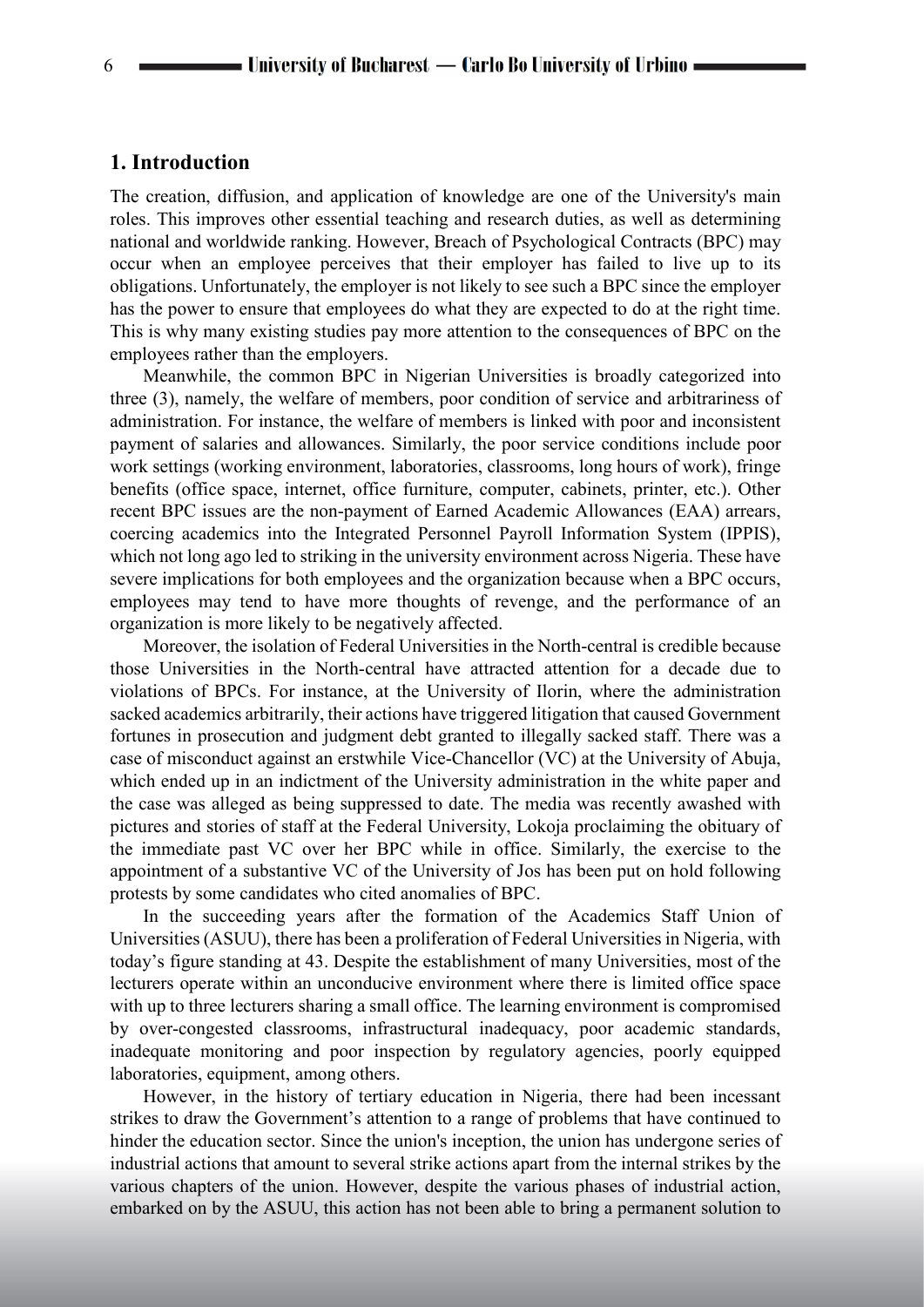its demand. The Government on the other hand purported ASUU to be ungrateful and insatiable, adding that academics are so high in demand for one thing or the others coupled with involvement in deviant behaviors such as sexual harassment, among others.

In view of the focus and context of the previous studies (Anzam, 2016; Aliyu, Akinwale & Shadare, 2020), some gaps exist for future studies to be undertaken, because studies such as have worked on the related topic. Yet, there were dearth of studies on BPC focus on the Federal Universities from dimensions of Organizational Citizenship Behavior (OCB) towards the academics (OCB-A); OCB towards the University (OCB-U) (Baharuddina, Ruzainy, Asyraf, Omara, & Ismail, 2017). Similarly, Deviant Workplace Behavior (DWB) towards the academics (DWB-A); DWB towards the University (DWB-U) (Pickford & Genevieve, 2016). In addition, previous studies revealed a need for more scientific studies on the types of discretionary behavior exhibited mainly by academics when psychological contracts are breached (Aliyu, 2021).

The study investigates the psychological contract, its breaches and implications for Nigerian Universities, considering the contemporary problems bedeviling Universities in Nigeria. Therefore, it is imperative to scientifically investigate analyses the psychological contracts in Nigerian academics in order to expand the frontiers of knowledge on discretionary behaviour and psychological contracts in Nigeria.

# **2. Literature review**

Psychological contracts are becoming increasingly important in describing the relationship between employees and the organizations and employees' performance. In contrast, a psychological contract is built on trust and represents that employees believe that the organizations can fulfil their obligations and commitments. Argyris (1960) introduced the term psychological contract to present the importance of implicit mutual expectations between employees and organizations (Anzam, 2016; Maguire, 2016).

The psychological contract idea was defined by Argyris (1960) as the employer and employee expectations and mutual duties of the work relationship. Many academics produced alternative ideas on the contractual arrangement between employee and employer after Argyris' formulation (Blackman & Benson, 2012; Bolino, Turnley, Lester & Bloodgood, 2012).

Rousseau (1989) was later acknowledged with a new approach to psychological contract theory (Dialoke & Nwakamma, 2016; Rousseau & Tijoriwala, 1998). Rousseau (1989) expands on the core idea. Rousseau (1989) emphasized the psychological contract's unilateral nature as a personal conviction about the terms and circumstances of a reciprocal exchange agreement between the focused person and another party. The psychological contract is a set of unwritten ideas held by both the employee and the organization about what each should give and what each is required to deliver in the exchange relationship that exists between them (Anzam, 2016; Adom & Hussein, 2017; Rousseau, 1989, 1995).

In his exploration of the word, Rousseau (1995) described it as a reciprocal responsibility based on verbal and implicit agreements. It stands for psychological contract, a social psychological concept that anticipates how individual workers would understand their work experiences and expectations (Anzam, 2016; Atkinson, 2007; Avey et al., 2009). The contract outlines perceptual limits that exist outside and beyond any structured legal instrument or work contract (Mathijs, 2009). This promotes both conceptual and empirical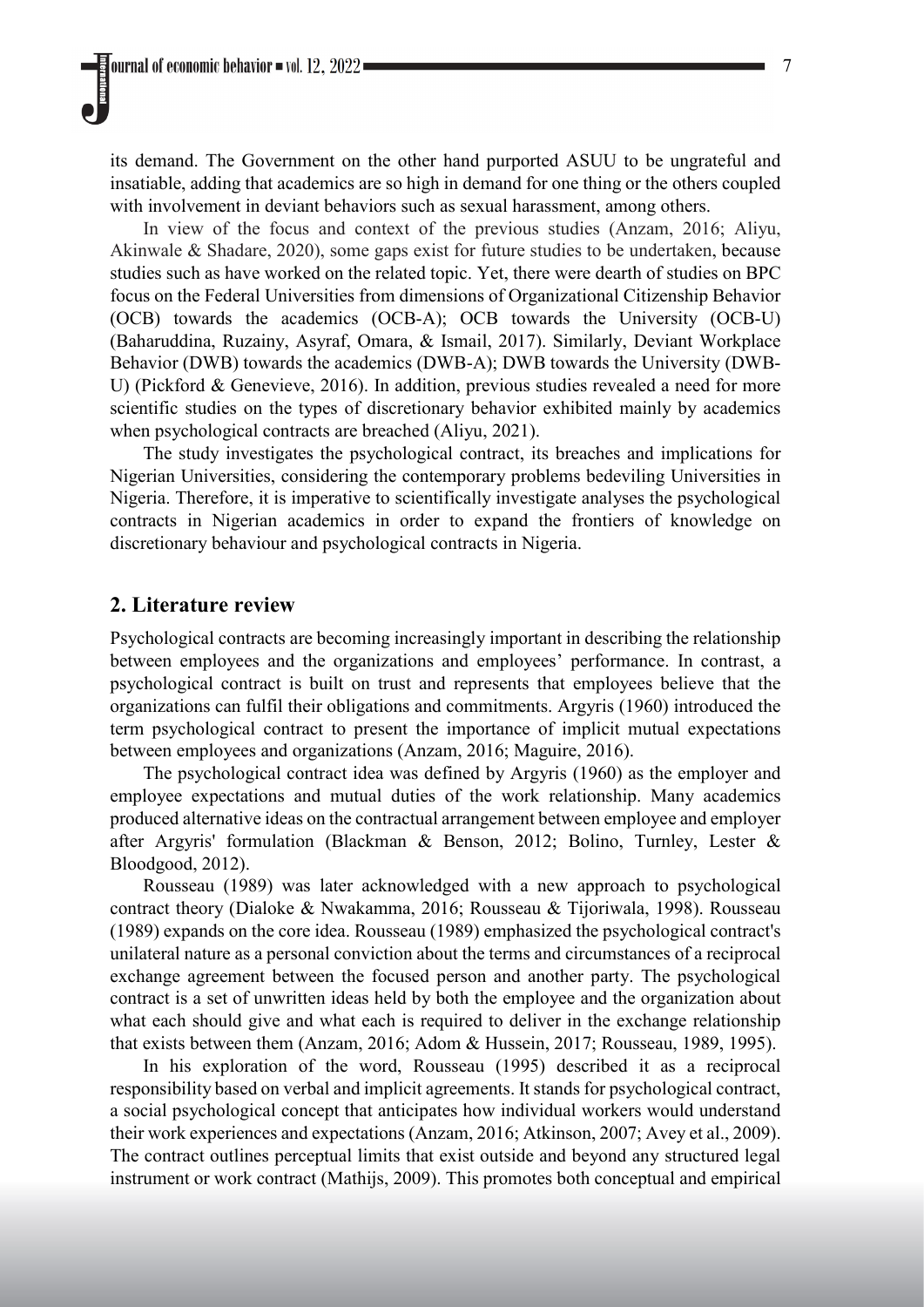inquiries into how and where employment relationships thrive and become commonplace, as well as how and why they collapse, particularly in situations and places when one or both parties appear to have betrayed trust (Atkinson, 2007).

Breach of Psychological Contract occurs when an organization or employee fails to fulfill one or more of the psychological contract's duties. It largely accounts for what the employee believes to be a violated promise. PCB referred to an employer's violation and perceived breach in this study. The actual abdication of the exchange agreement by the employer is referred to as an employer's breach. A perceived breach, on the other hand, is the cognitive judgement that a key promise has not been kept.

#### *2.1 Features and forms of psychological contract*

Rousseau (1989) emphasized the psychological contract's three fundamental characteristics: subjective, conditional, and reciprocal. To begin with, psychological contracts are subjective since they are founded on people's opinions or views about how they want to trade money. The acts or reactions of third parties can be used to infer implicit commitments made by organizations or personnel (Mazur, 2018; Najjar, Shamasi & Almandeel, 2019).

Second, psychological contracts are conditional because they are based on exchanges in which one party's fulfillment of promissory commitments is conditioned on the fulfillment of other parties' duties. Third, psychological contracts are reciprocal because they entail shared ideas about the relationship's mutual duties. Each party's views affect its contributions to the other, and each party's subsequent contributions can either strengthen or destroy the other party's ideas about reciprocal exchange (Coyle-Shapiro & Kessler, 2002; Maria-Lavinia, 2011).

Literature revealed four major forms of psychological contract, namely; as transactional, relational, balanced and transitional (Tekleab & Taylor, 2005; Yang & Chao, 2016).

- a) *Transactional Contract:* When an employment relationship is for a brief or limited period of time, the transactional contract is present. It is largely focused on the exchange of work for money, with a defined definition of duties and obligations and minimal engagement in the organization. This means that the employee is only required to execute a specific set of tasks and only as much as the company requests. According to Rousseau (2001; 2003), an employee is only bound to do a defined or limited set of responsibilities for which they are compensated. On the other side, the employer is devoted to providing employees with only limited engagement in the organization, little or no training or other forms of employee development, and short-term employment. An employee who is only committed to working for a short period of time has no commitment to stay with the company.
- b) *Relational Contract:* Long-term work relationships based on mutual trust and loyalty give rise to the relational contract. Seniority is the primary source of career advancement and pay, whereas other bonuses and awards are only tangentially linked to job performance (Subramanian, 2017). Relational into stability (employee is bound to stay with the business and do what is necessary to maintain a job) was defined by Rousseau (2001; 2003). An employer is dedicated to providing steady salaries and long-term employment) or loyalty (employees are required to put the company's interests first and to support and be a good corporate citizen). In addition, the employer cares for its employees' and their families' well-being).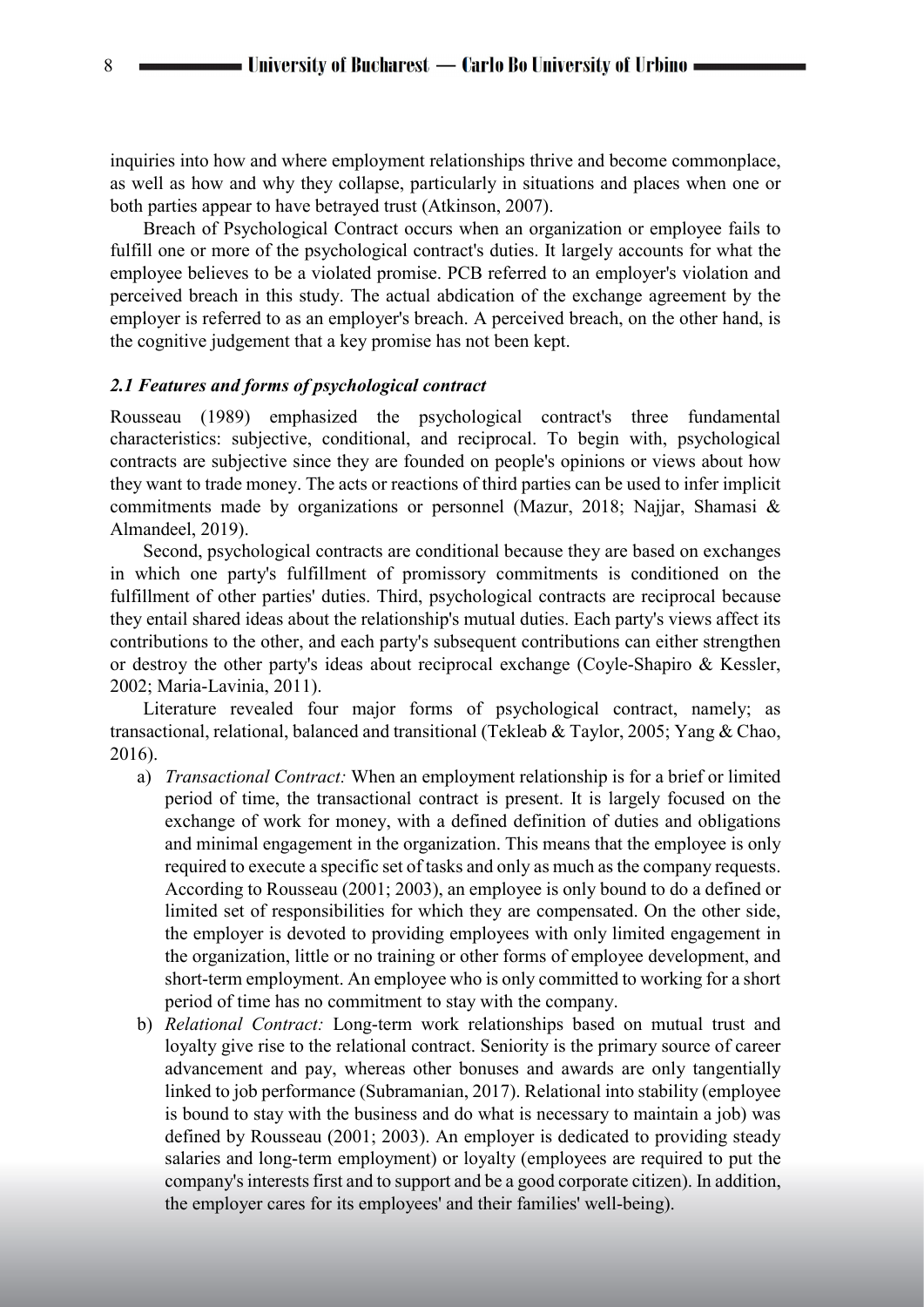- c) *Balanced Contract:* A balanced psychological contract is a dynamic and openended employment agreement that is predicated on the employer's commercial success as well as the employee's ability to build skill sets and possibilities for career progression depending on skills and performance. Rousseau (2001; 2003) divided the balanced contract into external employability (i.e., the employee is required to develop marketable skills, while the employer is committed to improving the employment prospects of its employees in both the external and internal labor markets), and internal advancement (i.e., career advancement within an internal labor market). An employee has a responsibility to improve abilities that are appreciated by their present company. While an employer is committed to providing employees with opportunities for career advancement within the company, dynamic performance (i.e., the employee is required to successfully complete new and more demanding goals that may change frequently in the future to help the company become and remain competitive) is also important. An employer, on the other hand, is dedicated to encouraging continual learning and assisting employees in achieving these various objectives).
- d) *Transitional Contract:* It's a mental condition that reflects the effects of organizational change and transitions that are incompatible with previously established work arrangements. This is simply a moment of transition between two psychological contract conditions. Here, the individual has doubts about the organization's motives and is concerned about his or her job security and advancement. The company may also have doubts about the employee's motivations and hide crucial information from them. The employee is unsure about his future responsibilities to the company. The company may also refuse to provide the employee with job security. If this psychological contract is not maintained, the employee may continue to receive confusing signals from the organization and grow unsure if his contributions will result in enough reward (Avey, Avolio, Crossley & Luthans, 2009).

Transitional was classified into distrust in the literature (Bankole & Ajagun, 2014) (i.e. employee believes he received contradictory and confused signals from the corporation about its aims and mistrusts it.) The employer has concealed critical information from the employee and has a negative attitude toward its employees.) uncertainty (Coyle-Shapiro & Kessler, 2012) (i.e. the employee is unsure about the nature of their responsibilities to the company).

Employee uncertainty (Epitropaki, 2015) (i.e. employee expects to receive fewer returns from their contributions to the firm than in the past; anticipates continuing declines in the future) and erosion (Epitropaki, 2015) (i.e. employee expects to receive fewer returns from their contributions to the firm than in the past; anticipates continuing declines in the future). As a result, a business may make adjustments that lower employee salaries and benefits, lowering the quality of work-life in comparison to past years).

#### *2.2 Social Contract Theory*

The Social contract theory was originally pioneered by Hobbes (1651). He begins by stating that everyone is fundamentally equal in strength and intelligence. Nobody is so clever or strong that they can't be outwitted or vanquished by someone else (or maybe a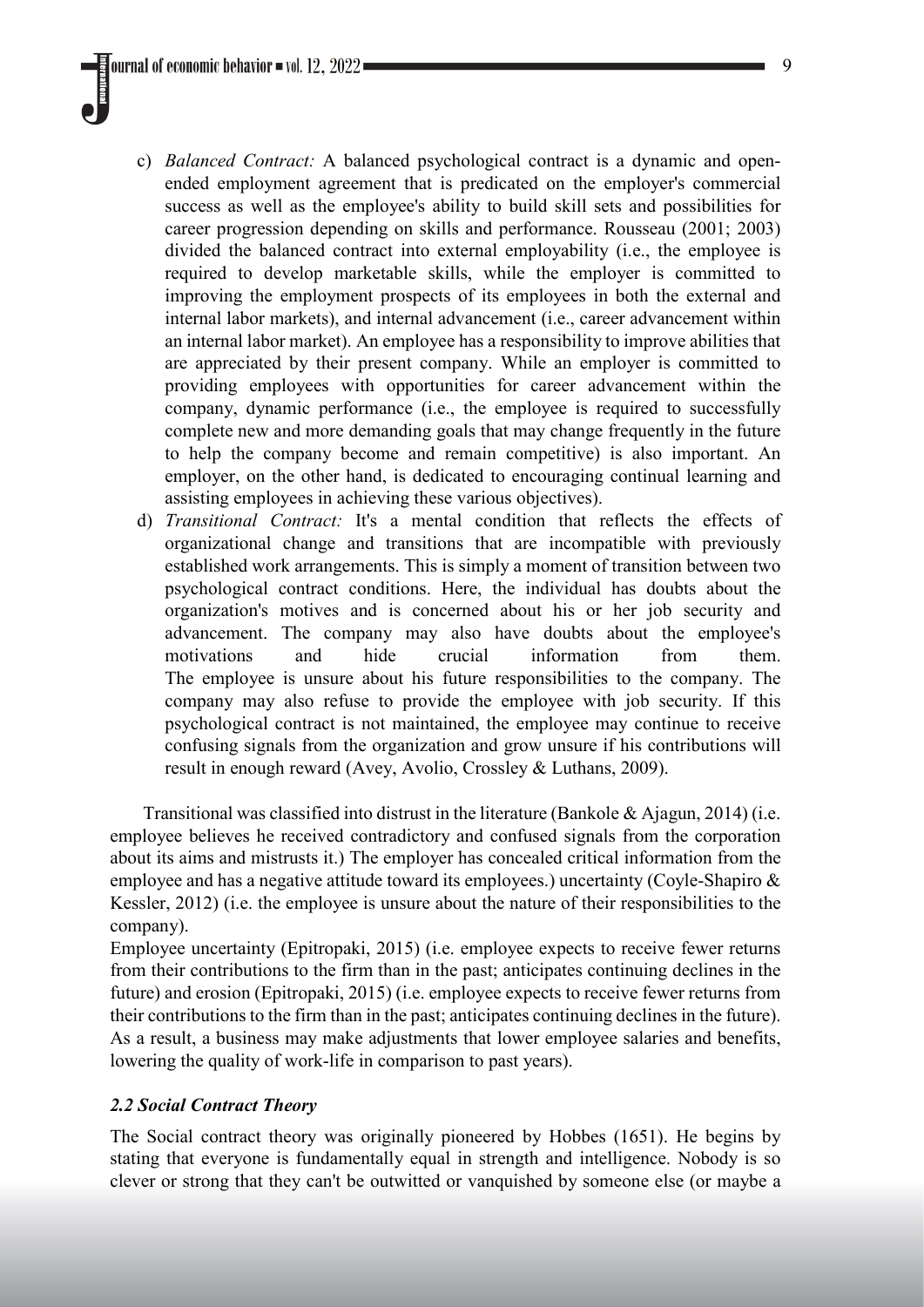few others). As a result, everyone believes that he is capable of obtaining everything he desires. Furthermore, people always behave in their own best interests. As a result, every human competes with each other for the resources they desire. As a result, the 'state of nature' was coined by the social contract theory to explain men's initial state. Man created a social compact to escape the state of nature (Abdulazeez, Waidi, & Hameed, 2019).

The argument went on to say that in their natural form (before government), humans would be constantly at odds with one another, with everyone vying and battling for resources that aren't plentiful enough for everyone to have all they want. This is man's natural condition, in which individuals live in "constant fear and threat of violent death," and existence is "solitary, impoverished, ugly, brutish, and brief." Hobbes states that humans are essentially selfish and that if there are no rules to constrain them, they would do whatever they need to survive.

In a similar vein, John Locke (1632-1704) and Jean-Jacques Rousseau (1712-1778) developed Hobbes's previous social contract theory, suggesting that the need for social order and certain inherent limits may offer a natural basis for morality. While there may be enormous incentives for social anarchy in the absence of an objective (and maybe supernatural) source of morality, the incentive is built into the social system by the mere fact that we live with one another. Naturally, there is a need to agree to treat each other with fundamental respect and to adhere to some basic standards.

Based on their respective conceptions, these three social contract theorists contend that humans existed or would have survived without the state and its apparatuses. As a result, social contract theories propose the possibility of two living forms before and after the state's inception, according to Gauba (2003). The following questions arise as a result of this voluntary agreement of all people who make up the state: (1) What was the situation like before there was a state? (2) If the state was created on an agreement, what were the terms of its formation? (3) Between the creator and the creature in issue, who has the upper hand? Although the first point involves the state of nature, the second and third points address the conditions of the contract and the character of sovereignty, according to Hobbes, Locke, and Rousseau's responses.

A prisoner A betrays the other prisoner, as shown in Figure 1. Instead of serving a year in jail, prisoner A will be released if prisoner B keeps silent (for remaining silent). If prisoner B betrays prisoner A, however, prisoner A will only be sentenced to 5 years rather than 10 years if he keeps silent. In any case, it is beneficial for prisoner A to betray prisoner B. The same is true for prisoner B.

Overall, while the social contract theory has been useful in explaining the nature of government and conceptualizing democratic values in modern state systems, it has been subjected to some criticism. The legality of the social contract notion is also questioned. It is argued that a legally sound contract presupposes the presence of some authority and the sanction of that authority before the contract is entered into. According to him, the belief that men lived in a "state of nature" before deciding to create political institutions based on a mutual agreement to produce order and security is false. As a result, the cultural shift is thought to have been from one status to another. Thus, in early civilization, an individual's rank was decided by his or her participation in a social group. Customs regulated man's life at various levels of grouping: family, clan, tribe, and so on. Law, sovereignty, and political institutions were claimed to have emerged slowly and gradually through this process, rather than as a result of a freely contracting individual's agreement.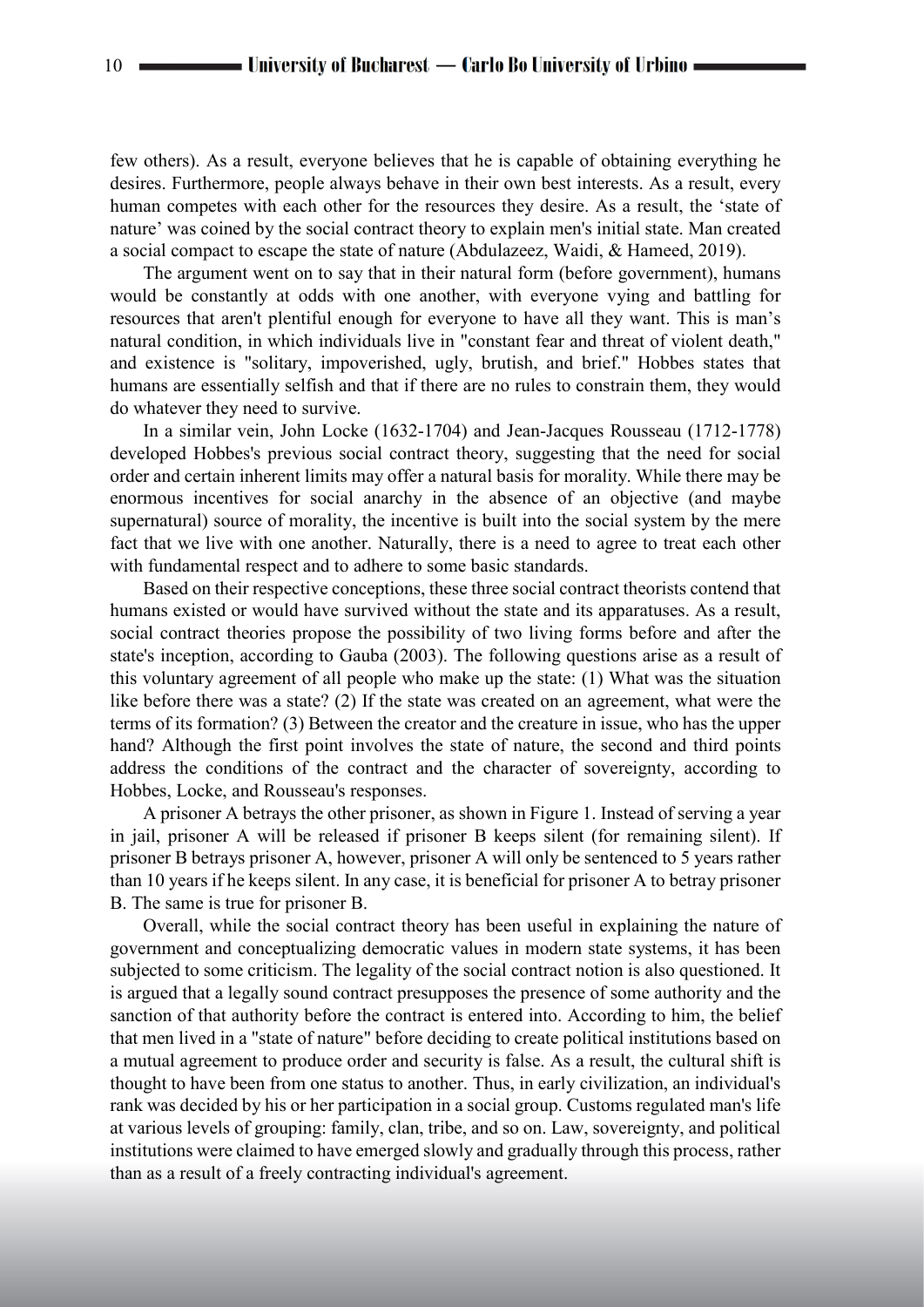|                           | <b>Prisoner B remains silent</b> | Prisoner B betrays prisoner A |
|---------------------------|----------------------------------|-------------------------------|
| <b>Prisoner A remains</b> | Prisoner A: 1 year               | Prisoner A: 10 years          |
| silent                    | Prisoner B: 1 year               | Prisoner B: Goes free         |
| Prisoner A betrays        | Prisoner A: Goes free            | Prisoner A: 5 years           |
| prisoner B                | Prisoner B: 10 years             | Prisoner B: 5 years           |

Figure 1 − Illustration of the Social Contract Theory

Source: Sharma & Garg (2017)

## *2.3 Empirical review*

Findings from the study conducted by Baharuddina et al. (2017) showed a positive relationship between psychological breach contract and employee intention to quit indicated that people tend to quit if they perceived that their organization do not fulfil their promises and obligation. Meanwhile, psychological contract fulfilment was found to be negatively correlated with intention to quit, suggesting that when employer fulfilled their promises and obligation, employee intention to quit is low. It was concluded that the telecommunication company needs to pay intention in their employment relationship with their employees especially concerning the commitment as well as obligation.

Using transactional psychological contract, relational psychological contract and perceived supervisor support on organizational citizenship behavior of hospitality employees in South Korea by Liu, Cho and Seo (2018). A descriptive research design was used with a self-administered questionnaire distributed across 350 employees working in international hotel chains in South Korea. Findings from a study conducted by Liu et al. (2018) revealed relational psychological contracts did not affect hospitality employees' OCB either; thus, was rejected and the results of the study showed that when hospitality employees in South Korea perceive greater supervisor support, they would demonstrate more organizational citizenship behavior.

Findings from Oyelakin and Agu (2017) revealed that the effect of community on the relational psychological contract was 0.016 thus, the effect is small. The effect of community on employee turnover intention was 0.019. Inner life on the relational psychological contract was estimated at 0.075. Inner life on employee turnover intention has 0.021. Meaningful work has the highest effect of 1.032 on relational psychological contracts, while meaningful work does not affect employees' turnover intention. It was concluded that creating an atmosphere of spirituality in the workplace and having an employee's positive attitude to work is critical to encourage employees to stay in an organization.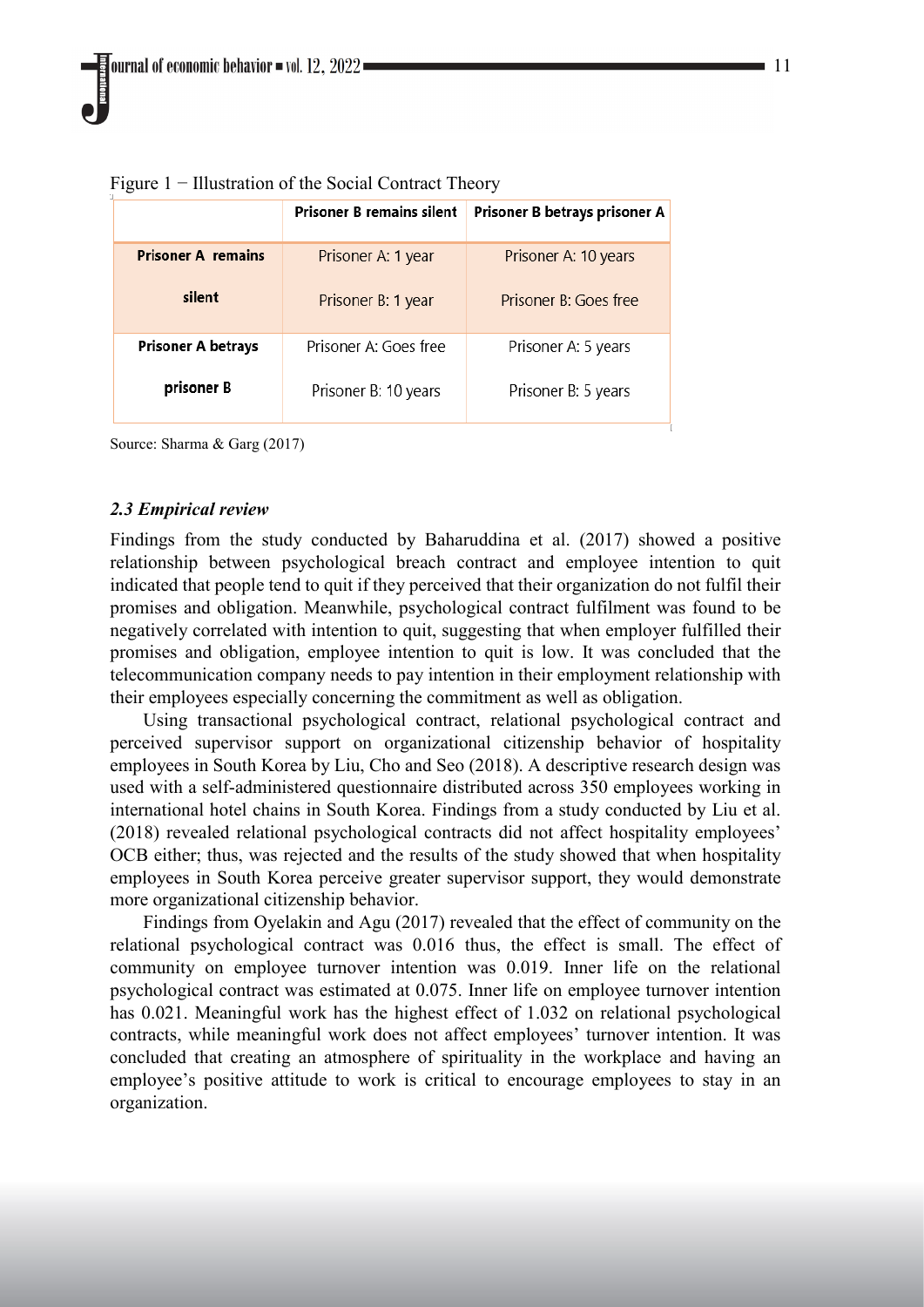# **3. Conceptual framework of the study and hypotheses development**

The conceptual framework in Figure 2 shows a hypothetical relationship between DB among academics and BPC by the Federal Universities as influenced by academics' sociodemographic characteristics such as gender, age, marital status, educational qualification, work experience and designation.





 $12$   $\blacksquare$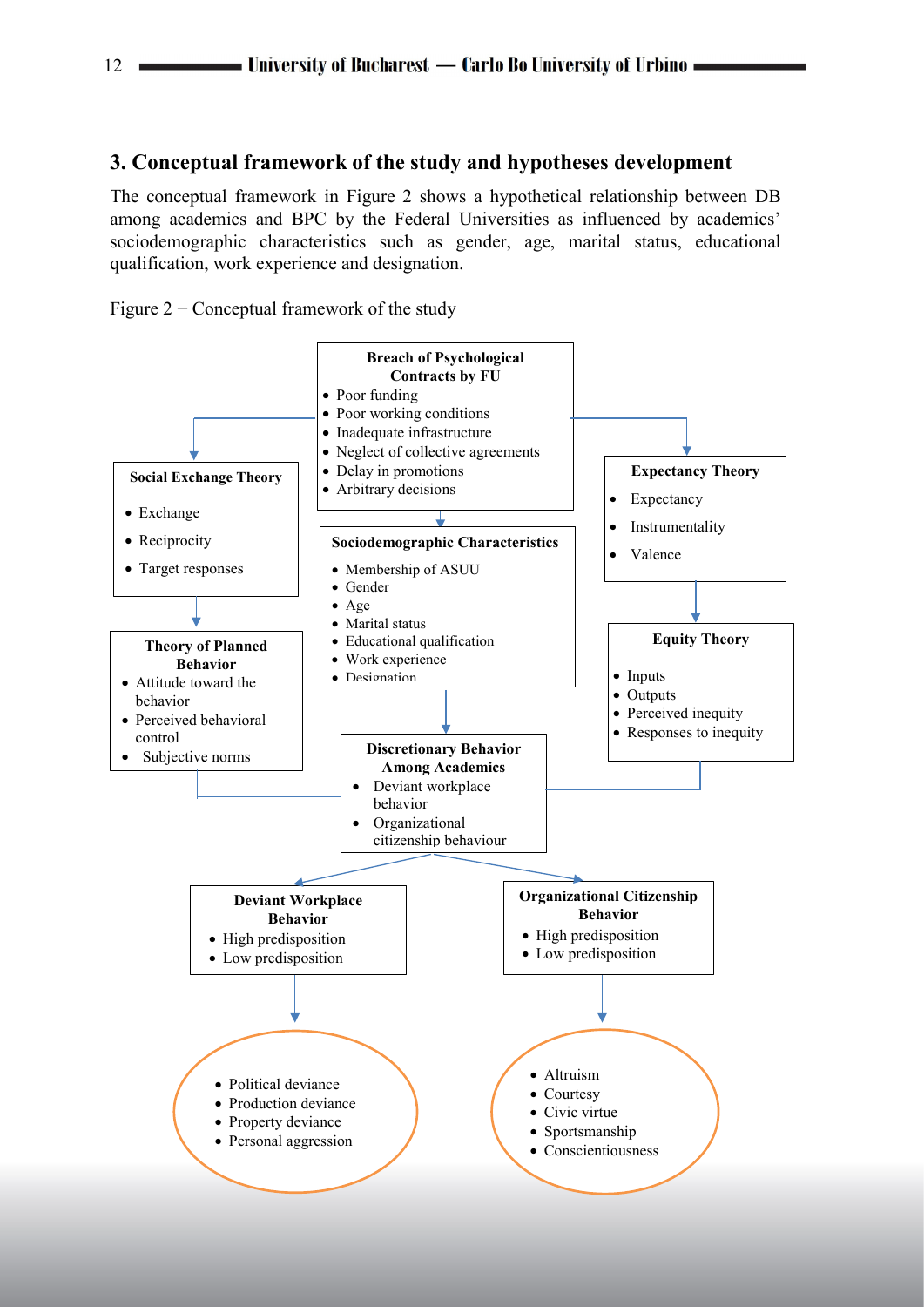Consequently, academics irrespective of their socioeconomic status expect improvement in what bothers on BPC elements such as poor funding, inadequate infrastructure, neglect of collective agreements, delay in promotions, arbitrary decisions, among others. However, their awareness of participation in, and level of benefit from collective agreements can be largely determined by their sociodemographic characteristics.

The framework further demonstrates that the BPC may influence academics' DB such as OCB and DWB. For instance, when an individual becomes employed in a university, many paper contracts are signed where both the employee and the institution develop expectations of each other. However, if academics feel their inputs are greater than the outputs, they may seek to reduce the inequity by determining their equitable return after comparing their inputs and outcomes with those of their colleagues; and distorting inputs and outcomes in their minds. As a result, when academics perceived inequity from their employer, they may respond to inequity by engaging in DWB and vice versa.

Finally, when academics experience unfavorable treatment from their employer, they may reciprocate by engaging in DWB. Similarly, when academics experience favorable treatment from their employer, they may respond by upholding OCB. Meanwhile, TPB was conceptually independent antecedents leading to the behavioral intention from the attitude toward the behavior, perceived behavioral control and subjective norms. This measures the degree to which academics have a negative/positive evaluation of their performance. Each of these variables might have more or less weight depending on how academic staff perceived the BPC by the Federal Universities. Meanwhile, the framework proposes that the predisposition for behavioral outcomes could be high or low depending on the values and perceptions from person to person at different times and places.

Hypotheses Development:

- H01: *Perceived breach of psychological contracts by Federal Universities is not associated with deviant workplace behavior among academics in Nigeria.*
- H02: *Perceived breach of psychological contracts by Federal Universities is not correlated with organizational citizenship behavior among academics in Nigeria*.

# **4. Data and methods**

The relevant information was elicited directly from the target population throughout the Federal Universities in North-Central Nigeria using a descriptive survey approach. The participants in this study are academics from all of Nigeria's Federal Universities in the north-central region. North-central Nigeria had seven federal universities as of 2018. (NUC, 2018). Because they are owned, sponsored, and governed by the federal government, federal universities were chosen for this study because they are anticipated to give a fair and truthful assessment of their operations' plans.

The qualitative data was created with the goal of acquiring primary data for the research. For this study, the in-depth interview (IDI) was employed to collect qualitative data. These two ways are deemed acceptable since they will aid in the provision of in-depth information, expertise, and unique insight into the subject under consideration (Jaclyn,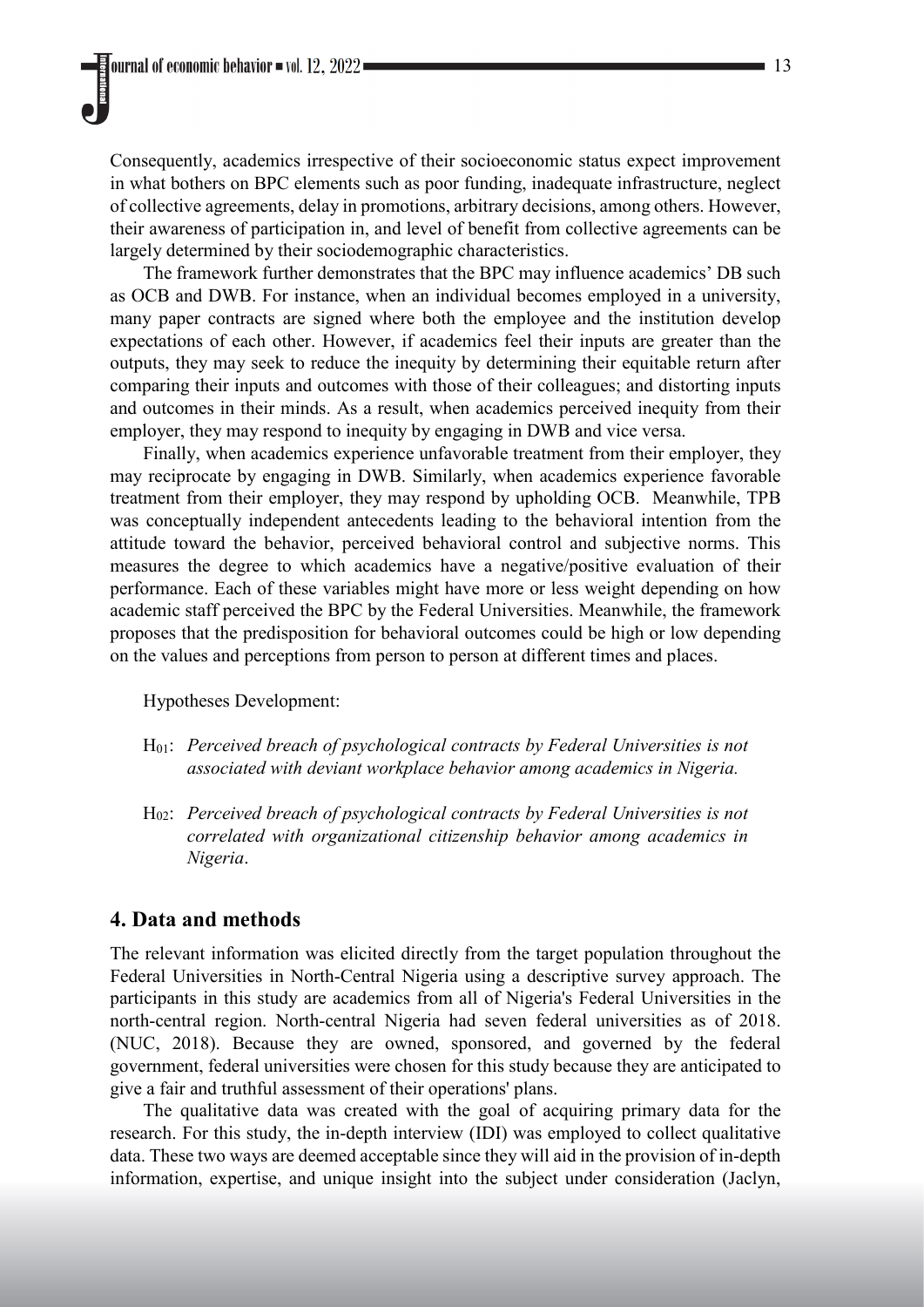Richard & Ann, 2010). Twenty-eight (28) in-depth interviews were done to investigate the individual meanings associated with discretionary behavior. This means that from each Federal University in Northcentral Nigeria, two management staff members (from the registry unit) and two members of the Academic Staff Union (from the ASUU leadership) were picked. The choice was made based on the researcher's preferences (Saunders, Lewis & Thornhill, 2003). ASUU's registry units and leadership supplied details on the nature of Federal University breaches of psychological contracts that led to professors' discretionary behavior.

The interactions were recorded with the aid of a tape recorder. The in-depth interviews give room for flexibility and provide an opportunity to probe deeper into some aspects, which the questionnaire might not cover. Questions for IDI were the same for each respondent and was directly linked to study objectives.

In-depth interviews were used to collect qualitative data (IDI). The aims of the study were conveyed to the respondents during the interview. The purpose of the first half of the interview was to build rapport and encourage people to engage. The responders were also guaranteed secrecy and anonymity by the researcher. This instilled faith in their ability to respond to inquiries. The interview lasted at least one hour and took place at the respondents' offices. The interview subjects were enabled conversationally, allowing respondents to speak freely about whatever they wanted. To minimize data loss, all interview sessions were recorded on audio recordings while notes were collected.

In addition, thematic analysis was used to transcribe, identify, and analyze the data collected from IDI. This was done manually, using Fisher's (2004) four-stage process: (a) data collection: Before starting work on a new day, the researcher's thoughts and observations, audiotape redirection, and transcription for the previous day were gathered. (b) data reduction: to decrease error, the data were sorted and organized. The data was coded and analyzed thematically. (c) Data Presentation: Data was presented following the study goals and concerns relating to academics' discretionary behavior. (d) results: presented the results of the qualitative data analysis.

## **5. Results**

This section presents the result derived from the qualitative data obtained from the in-depth interview (IDI), which was transcribed and analysed through thematic analysis. This was done in four stages, namely; assembling of data, coding, sorting and organisation of data to reduce errors. The following report of the thematic analysis was done based on responses obtained from 14 academics' representatives (ASUU leadership) and 14 Management staff.

The majority of respondents interviewed were holders of PhD degrees with a few among them being holders of MSc, MBA, among others. This includes membership of the academics' union (ASUU leadership) and management staff with a minimum of 5 years and above. The respondents show great excitement and interest in participating in the study, thus accomplishing many challenges, and affirm that not beyond what one can uphold with time. However, the study revealed that the respondents were not satisfied with the poor working condition and the quality of education to students; thus, they crave excellently to work as an academic in Federal Universities, Nigeria. While some feel fortunate and happy to work, others complained the jobs are very tasking and that the workload is too much. Five themes emerged from the interview conducted with sub-themes under each of them articulated below.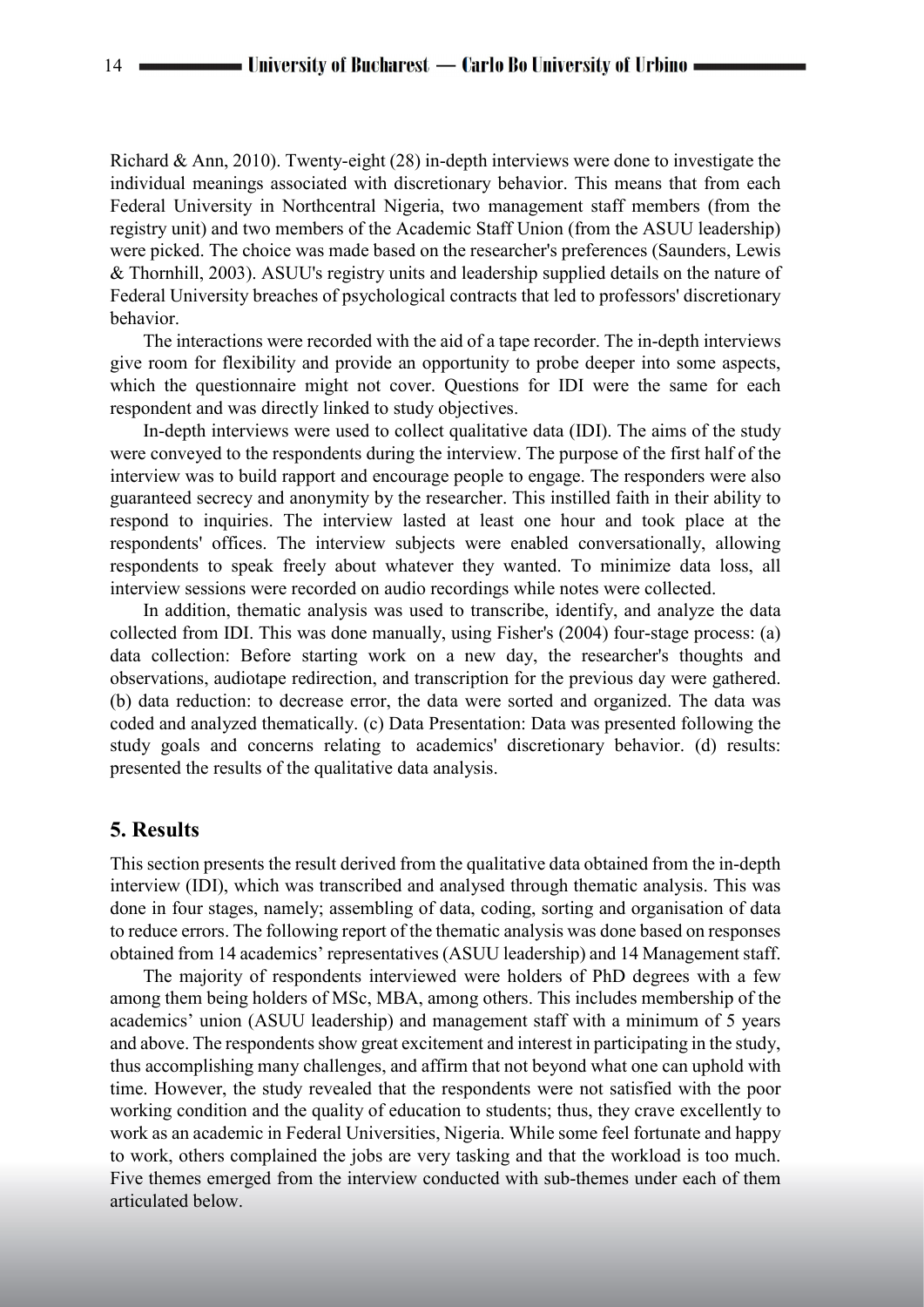## *5.1 Perceived responses on the interpretation of BPC in Federal Universities*

*"I feel happier when I am teaching at university. It is a great experience for me. Well, I feel fulfilled and grateful; thus, I don't either see it as a privilege rather than what I have been destined to do. However, I can check out if I see any other better offer".* ASUU members

This, however, means that informal arrangements, mutual beliefs, common ground and perception of the employer-employee relationship are not met. Therefore, perceived some elements of breach of psychological contracts, which may lead to absenteeism, reduced productivity and in some cases, turnover intention. The theme further emerged from the interviews was that of a shift toward fair returns, such as employees performing adequate responsibilities that are predicated on self-monitoring behavior.

Some respondents articulated that;

"*They have adequate responsibilities with little return*. When asked what are the main responsibilities of academics in the university where they are currently working? ......." *"My responsibility is not far from research and teaching. Majorly, the job of an academic is teaching, the issue of researching has vied for promotion, but teaching is the main responsibility of academic staff. The teaching of knowledge, research, report of research should help, Government, industry etc. and community service. Teach and guide students, counselling, marking of scripts. Impacting knowledge and providing a solution to societies problem through the conduct of research. Teaching (lecturing), research and community services. Academic like me is expected to teach, carry out acceptable research as well as community services".*  ASUU members

This directly implies that fairness is a significant part of the psychological contract, bound up in equity theory "returns for responsibilities of good services and fairness". This implies that employees need to perceive that they are being treated fairly to sustain a healthy psychological contract. Furthermore, this resonates with a shift from fair rewards for good work. This, however, may have a direct influence on discretionary behavior.

*"I am a registry staff, and administrative precisely, I coordinate the affairs of mostly academic staff of the university. My work is more of administrative, other assignment given to me by registrar or VC". Also, "Coordinating and organizing the administrative records, taking the registration and graduating function of the university were the roles played in some cases attaching to the Assistant faculty office and secretary to any faculty boards in academic-related matters".* Management Staff

The above statement is shown that there are distinct roles played by the administrators, but mostly shoulder on the affairs of academics in the Universities. This means that a psychological contract creates opportunities for an organizational chart that clearly defines lines of authority and responsibility that matched the performance settings and goals of individuals. Meanwhile, every function should be monitored by a specific individual in the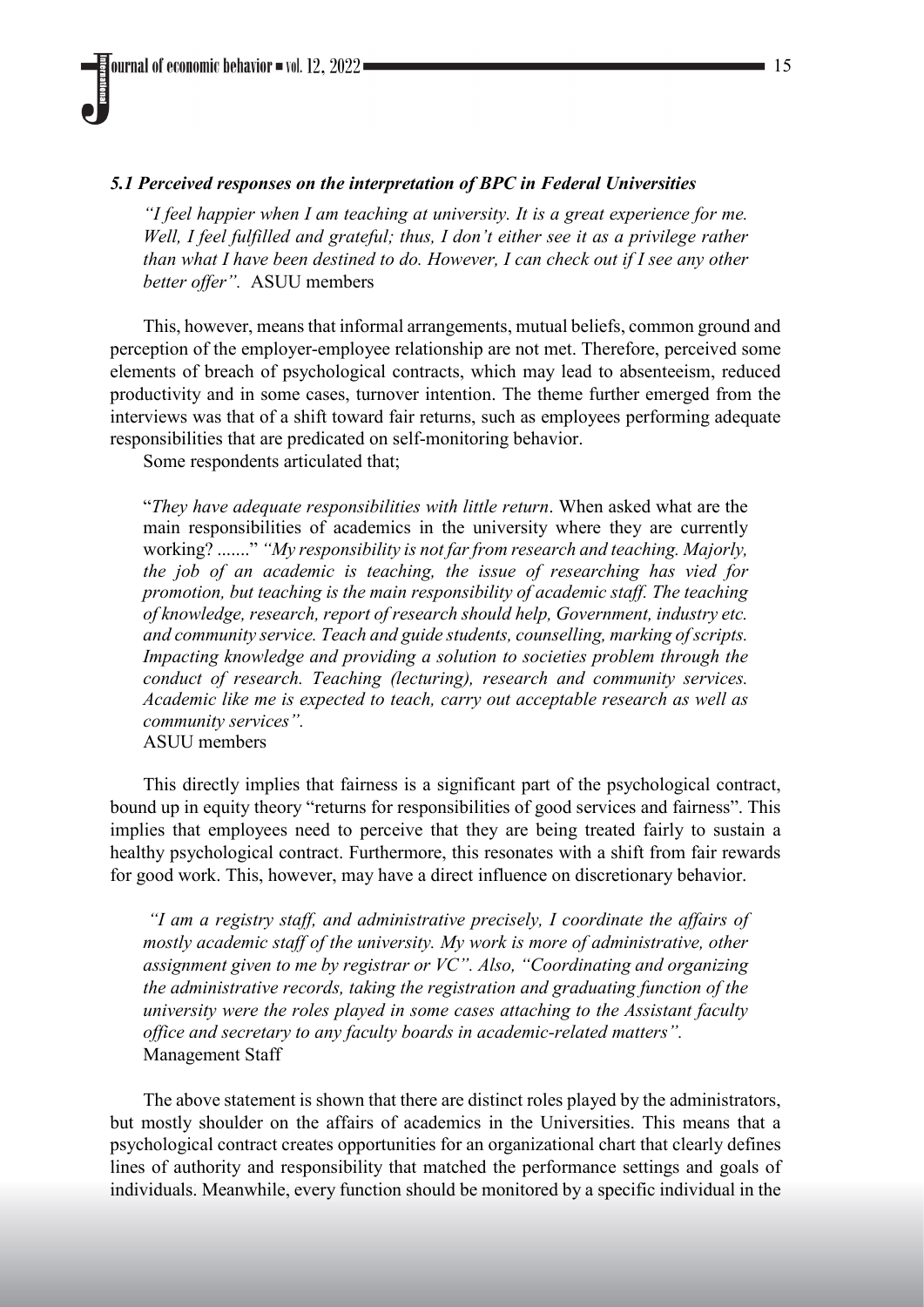scheme of responsibilities among academics of Federal Universities in North-central Nigeria.

#### *5.2 Predisposing Factors affecting discretionary behavior among academics*

#### *Sub-theme: Lack of Spacious offices*

One of the participants from ASUU standpoint claimed that:

*"It is very hard because I cannot seat longer than expected because my office choked me".* This means that the respondent envisaged the lack of spacious offices and congestion, leading to suffocation and boredom services among academic staff and the need to expand the offices of academics in Nigerian Universities.

# *Sub-theme: Lack of teaching and research facilities*

Other participants (ASUU) articulated that:

*"Sometimes, I feel dissatisfied with the routine jobs, taking the same course every time without any opportunity for review. It is an arduous task; it's never an easy job to prepare for classes, conduct acceptable research and other peculiar issues. It is very hard working under intense pressure with a little teaching and researching aids".* 

From the excerpt above, it means mounting pressure on academics to teach and conduct research without providing them with teaching and research aids leading to job dissatisfaction and posing a great challenge to psychological contracts between employersemployees relations.

#### *Sub-theme: Poor infrastructural facilities*

"*carrying out my responsibilities is easy when necessary facilities and conditions are in place, thus very tedious due to overload and short notice of deadlines".*  ASUU members.

When asked the participants on the state of facilities or infrastructure for teaching in the university, the response given was that:

*"The issue of facilities and infrastructure is grossly inadequate. This is one of the problems in Nigerian Federal Universities, and there are no adequate facilities for infrastructure for teaching, most of our lecture halls are not adequate, likewise the theatres. This poses great challenges and the need for support in terms of recruitment and career development to give students what they need."*  ASUU members.

## *Sub-theme: Lack of Learning Facilities* While management staff said that:

"*Library equipment and public address system, modern-day electronics and other e-learning facilities are moderate but not adequately provided, though, the institutions are trying their best but much needed to be done on necessary infrastructure for effective teaching in most Universities".*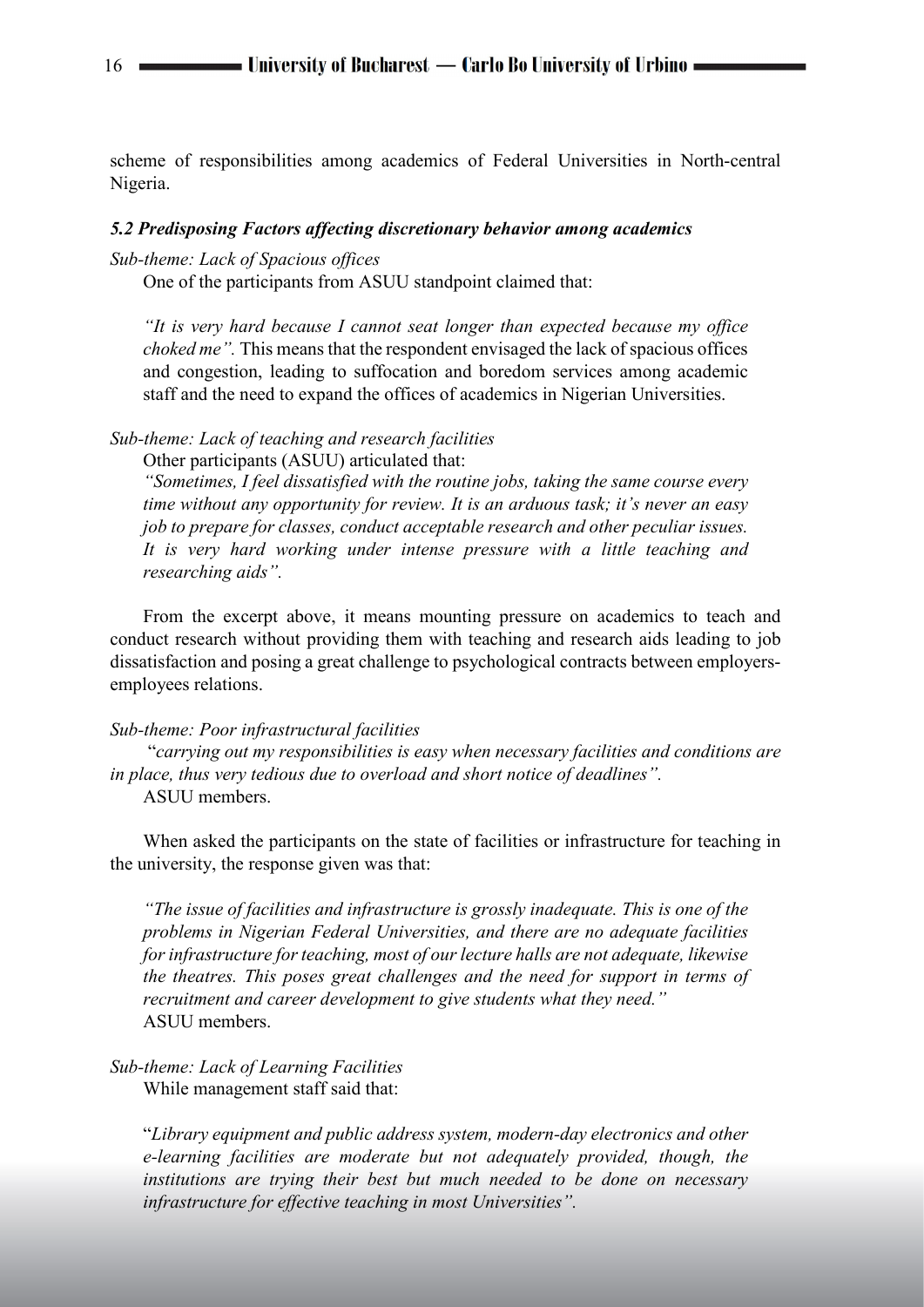One of ASUU correspondents lamented that:

"*Of the major problem is an erratic power supply and off and on internet facilities that is why most of my work is done at home".*

This implies that researching without e-learning facilities prohibit many academics from co-written articles in both local and foreign outlets. This has a great effect on the efficiency and productivity of academics of Federal Universities in North-central, Nigeria.

*Sub-theme: Inadequate research grants and aids* Another set of respondents (ASUU) revealed that:

*"I don't know of other private Universities in Nigeria, but the majority of academics published an article with their money. So, no provision or no adequate provision for research grant".*

This means inadequate grants for research among academics may be hindered them to do their job well because difficult situations and financial circumstances that may affect productivity aren't seen by the management staff as a breach of the psychological contract.

*Sub-theme: Poor working conditions*

Participant 8 from ASUU members indicated that:

"*We are only encouraged to engage in community service but no provision of adequate facilities and grants to that effect, if I am, must be sincere with you. Academic usually encouraged to engage in community service but not enough time to do it. There are no adequate facilities at all. If were ranked between teaching, research and community service, attention usually low on community service because of no anything to community service……".* 

## *5.3 Review of causes of incessant strike in Nigerian Universities*

*Sub-theme: Excessive social and welfare demand*

"*there is social requirements of average employees and the employer, on the other hand, trying to maximize profit. Academics across the length and breadth of Nigeria have been baffled with demand from management and Government of all levels. Quite long ago. The issue of labour union management is an everyday routine because the union will continue to make one demand or others. There are a lot of instances, specifically on welfare matters and other rights of members seemingly deny or delay".* Management staff

*"It's usual occurrence to have such disagreement between unions and management. It is an ongoing process every time because unions always have one demand or the others which are not implemented. Therefore, Conflict in Federal Universities cannot be ignored. The main idea is the provision of working conditions and other welfare matters. The issue of conflict in the university is a*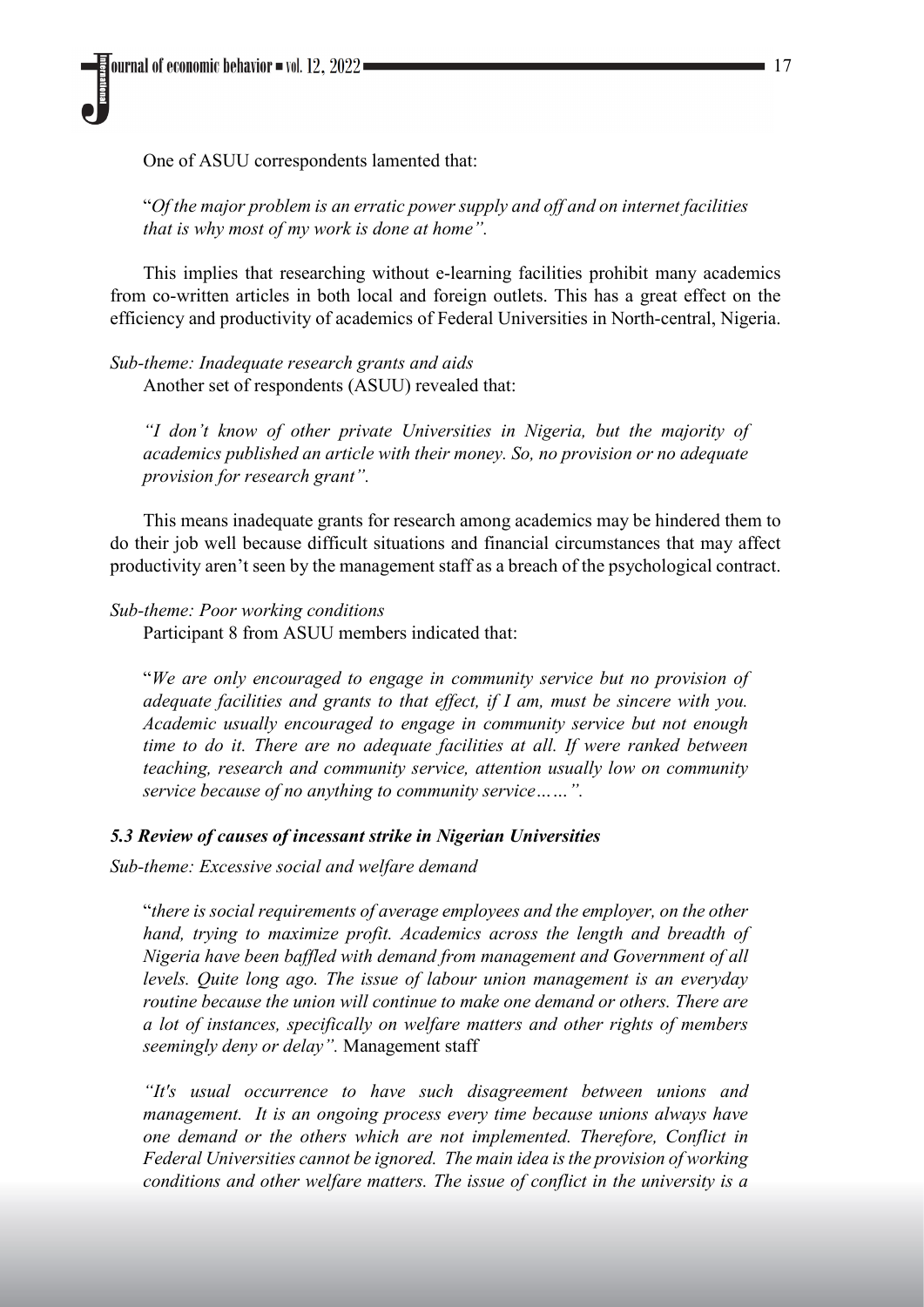*long story that does not end easily; hence, its usual affairs. Usually, academic members have one or two things on demand. If those demands are not met, so the issue".* 

Management staff

While responses of ASUU members on the conflicts/issues raised were:

*"Academic earnings and a lot of many issues. This, however, was triggered by the way management does manipulate the academics and confused the union leaders to their tune. This includes the abandonment of the 2009 agreement".* 

*"Yes, in 2017, when the VC of the university was in serious trouble with the nonacademic of the university. ASUU has been on the issue with FG since the failure to honor the 2009 agreement which they willingly signed with ASUU. Presently, there is an ongoing conflict between union members and the Nigerian Government over non-challan attitude in handling union matters".* 

*"Failure on the part of the Government to implement the agreement signed with ASUU members usually cause conflicts. This occurs when management or Government do not pay the academics their check-off dues as at when due, poor wages and late payment of salaries usually demoralize workers. This is one of the reasons for industrial frequently staged by the unions".* 

From the excerpt of the interview above, it is clear that breach of psychological contract raised many issues which are positively or negatively affecting academics of Federal Universities. Addressing the issues by the Federal Government and many of the conflicts positively give rise to OCB, and when the implementation of demands is abortive or negative, it can lead to DWB. As participant 13 rightly attributed these issues and conflicts to poor career development, lack of motivation and a competitive learning environment. Other were lack of regular management and employee meetings, as well as poor communication.

#### *Sub-theme: lack of trust and goodwill*

Failure to do what is required in a psychological contract leads to the violation of psychological contracts because there is no mutual fulfilment of a promise or whatsoever. If trust and goodwill are ignored, the possibility to develop intention in what is worth doing in duties and obligations may be far from reach. Trust is what they have done, but cannot be trusted in what they have not done. In an employment relationship, the employer wanted to spend less to gain more at the expense of employees but with the union, all things being equal. This was bolstered in responses from some ASUU members:

*"The truth is that management and even the Federal Government cannot be trusted when it comes to fulfilling promises made to academics. We do not trust them a bit. We don't trust the university management as well. No trust exists even at 40% on average based to some extent of those currently at the helm of affair in this university cannot trust anyone when it comes to fulfilling a promise".*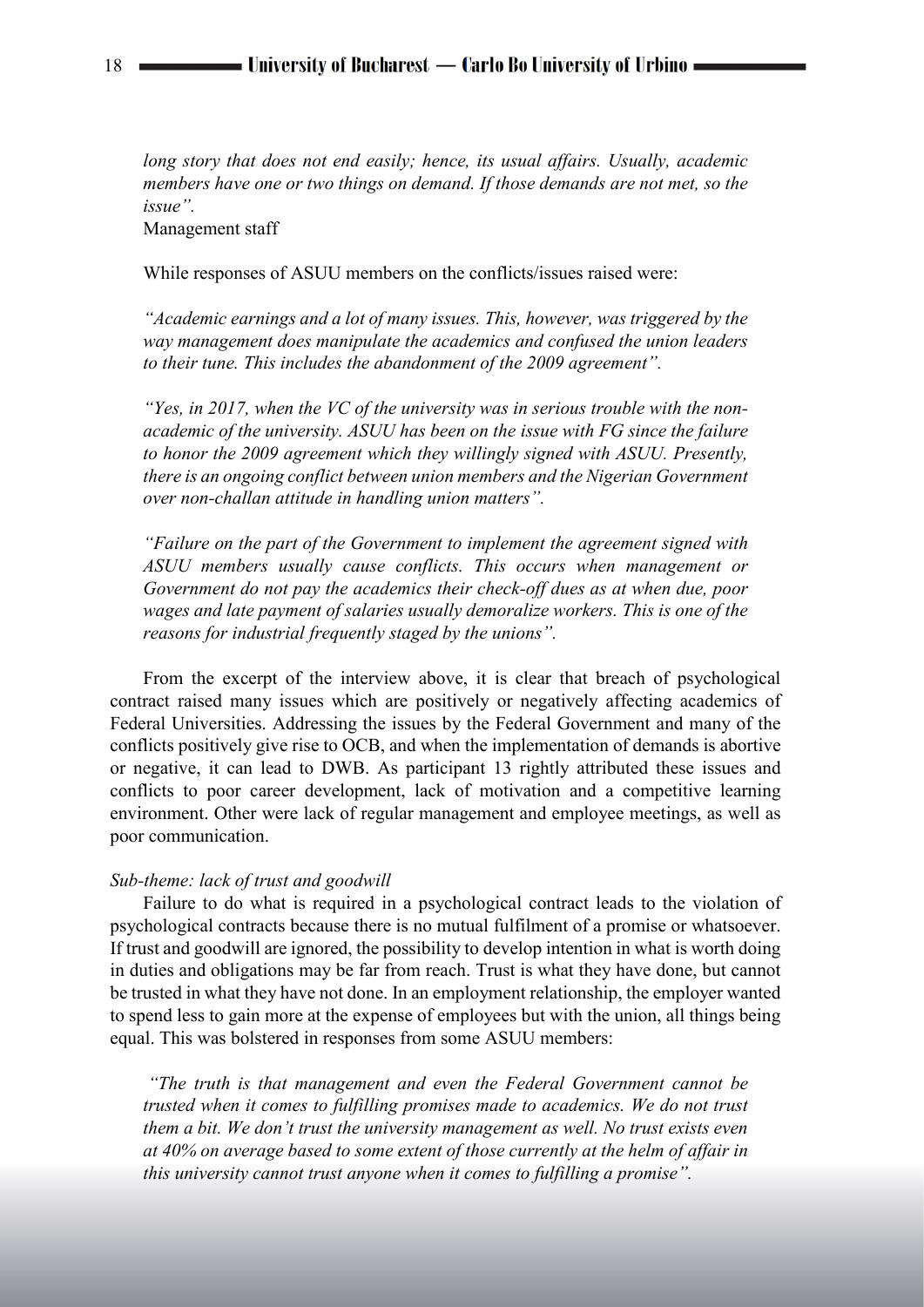In response to ASUU members, some management staff lamented that:

*"Of course, the allocation attributed to university is very small, so, it may be difficult to keep up to the promise of academics".* 

*"No, academics are not lacking anything, and all promises made to them have been fulfilled."*

*Sub-theme: Poor Implementation of MoU; MoA*

Participant 7 from a management staff standpoint revealed that:

*"Though, management always try to give competitive reward to our staff to at least keep them on the job. Well, in my institution, rewards policies are formulated but not consistently implemented by changing needs, attributed the failure from the Federal Government to respond to their demands". This directly implies that there is a breach of trust and promise which eventually regenerate into discretionary behavior among academics".*

## *5.4 Responses on the expectation to the fulfillment of psychological contract*

*Sub-theme: Expectation in administrative of visionary leadership roles* 

It is an administrative role to contribute by responding to people demands and effectively promoting the organizational culture of the academic environment and correcting any DWB that can lead to a breach of psychological contract in academic settings. One of the respondents opined that:

*"I expected an environment to make me grow and excel and contribute my quota efficiently. A well-organized environment. Thought was going to be a smooth environment for academic growth……..., and to reach the peak of my career and get fulfilled as at when due with the ability to a visionary leader for people working around me, have an impact in people's life…".* Management staff

Participant 9 from an academic standpoint opined that;

*"I expected to progress faster with adequate facilities. I was expected an enabling environment, power supply, printer, internet facility, among other social amenities. My expectations were high both in terms of income and working conditions".*

## *Sub-theme: Training and development* Participant 5 opined that:

"*The greatest emphasis for change in this institution should be on training and development of academic members. This will make a lot of difference. Yet, the inadequacy in the facilities were factors expected to change the breach of psychological contract".*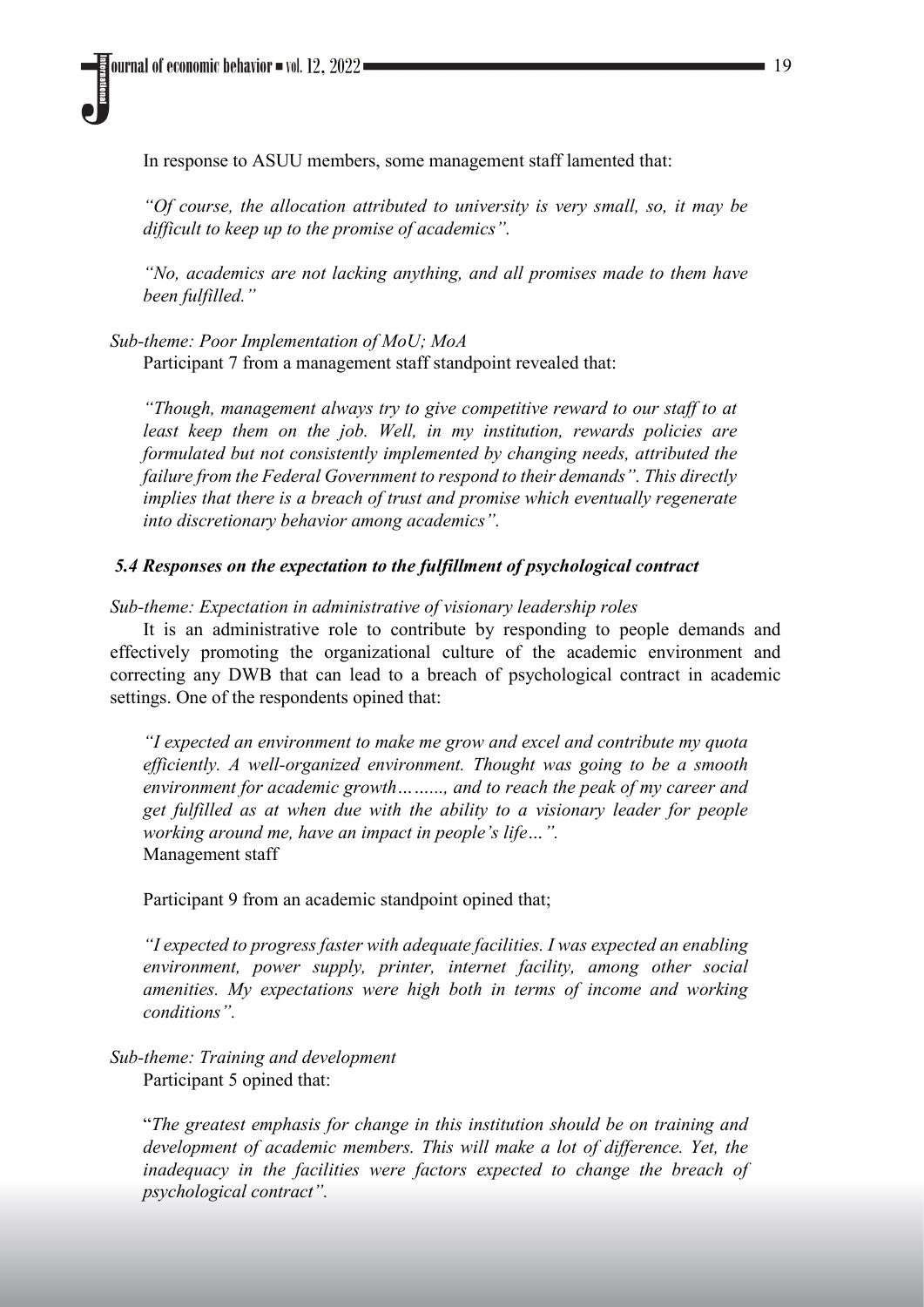One of the respondents were of the views that:

*"They feel consideration should be given to the factors relating to staff conveniences such as proximity of postal services, transport, recreation, sports facilities though the reality was very different, conditions of service was not adhered to by the employer and my expectation here not been met. Well, I have a growing, demand change, yet, I want to continue to influence people's life."*

Participant 8 from the management standpoint opined that:

"*The institution should have different packages for staff development which followed the approved standard by NUC which will encourage the people in academic to engage themselves in Training and Development".* 

Others were of the views that there should be a change in promotion schemes of the Universities;

*Sub-theme: Expect Change in Promotion Schemes* Participant 9 from the management standpoint said that;

*"To my knowledge, the criteria for promoting academic are in tandem with international standard and any academic who is fit for promotion got it without stress. Strictly by AP&C format. The criteria for promoting academic staff is something that distributes and the process is communicated, opened and transparent where all academics are aware of"*. The rate is relatively good and equitable.

One of the respondents further said that;

*"To the best of my knowledge, (university name held) promotion is one of the open operate affairs where all academic has the information, and the selection is based on approved criteria. The criteria are usually determined by the university's promotion committee. The guideline is usually communicated among academic staff every year to give room for the qualified members to apply".* 

This means it is expected that the upward reassignment of individuals in academics should be looked into, accompanied by increased responsibilities, enhanced status and usually with increased income, though not always so in the university system it needs to be changed. The change and expectation of promotion schemes must provide for uniformity in promotional schemes in the university system. This will make justice to the ratios of internal promotions to external recruitment that should be the same at various levels in all departments. If this ratio is differing greatly from one department to another discretionary behavior may be seriously impaired the morale and commitment of staff. Therefore, a sound promotion scheme must be able to tell the employee in advance what avenues for advancement exist. This should be open and communicate effectively.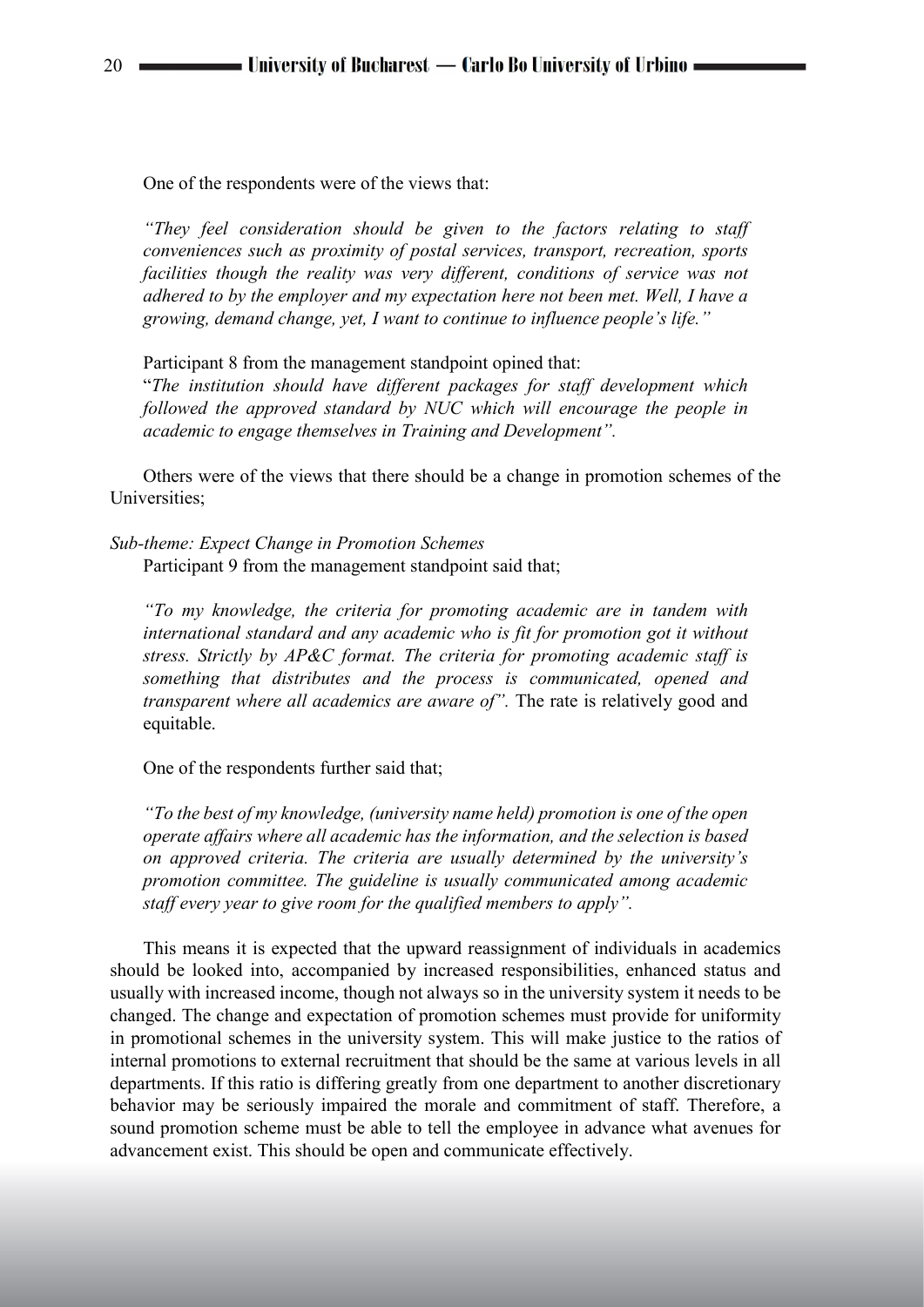## *5.5 Union' roles in fulfilling the psychological contract of academics*

The interview also explored the union' roles in bridging the gaps between the breach of psychological contract by the Federal Universities and discretionary behavior among academics in Federal Universities. It was found that enabling working environment, redesign job responsibilities, job security/protection, administration of collective bargain, timely review of salary, allowances and benefits, provision of healthcare facilities, giving competitive rewards, grants and aids, increasing funds allocation to Universities and provision of good working conditions.

#### *Sub-theme: Acknowledging the Role of ASUU*

While participants acknowledge the role of the union, thus inadequate when compared with other Universities.

*"Without union members, there wouldn't be any remarkable academic environment in the Universities in Nigeria. Hence, management must note that challenging, interesting, enlarged and enriched jobs should be assigned to workers, and these should be commensurate with their status according to the ladder of responsibility".* 

While majorities acknowledged the role of the union thus some few respondents said:

"*Union has little or no impacts in solving problems in a Federal University in Nigeria. Their role has been unsatisfactory, and the union leaders are not reliable, they should be trusted".*

Thus, it is advocated that the employer-employee relationship is only possible through union and it's only through the fulfilment of ASUU's demand is the measure at which an incessant strike can be curbed.

## **6. Discussion of findings**

Based on the interview conducted for the ASUU members and management staff, the following findings were reached. It was evident that BPC by the Federal Universities in North-central Nigeria influences academics' discretionary behavior, though the degrees vary. For instance, responses from ASUU members showed that there is some perceived breach of psychological contracts, which might have led to disagreement, reduced productivity and in some cases, turnover intention. Mounting pressure on academics to teach and conduct research without providing them with teaching and research aids lead to job dissatisfaction. The issue of facilities and infrastructure is grossly inadequate, and there are no adequate facilities for infrastructure for teaching, most of our lecture halls are not adequate, likewise the theatres. This finding was in tandem with study of Anyim, Obisi and Aliyu (2018) who found analyzed deviant workplace behavior in Nigeria.

Findings on the causes of conflict in Federal Universities, ASUU members lamented that failure on the part of the Government to implement the agreement signed with ASUU members usually cause conflicts. This occurs when management or Government does not pay the academic due as at when due, poor wages and late payment of salaries usually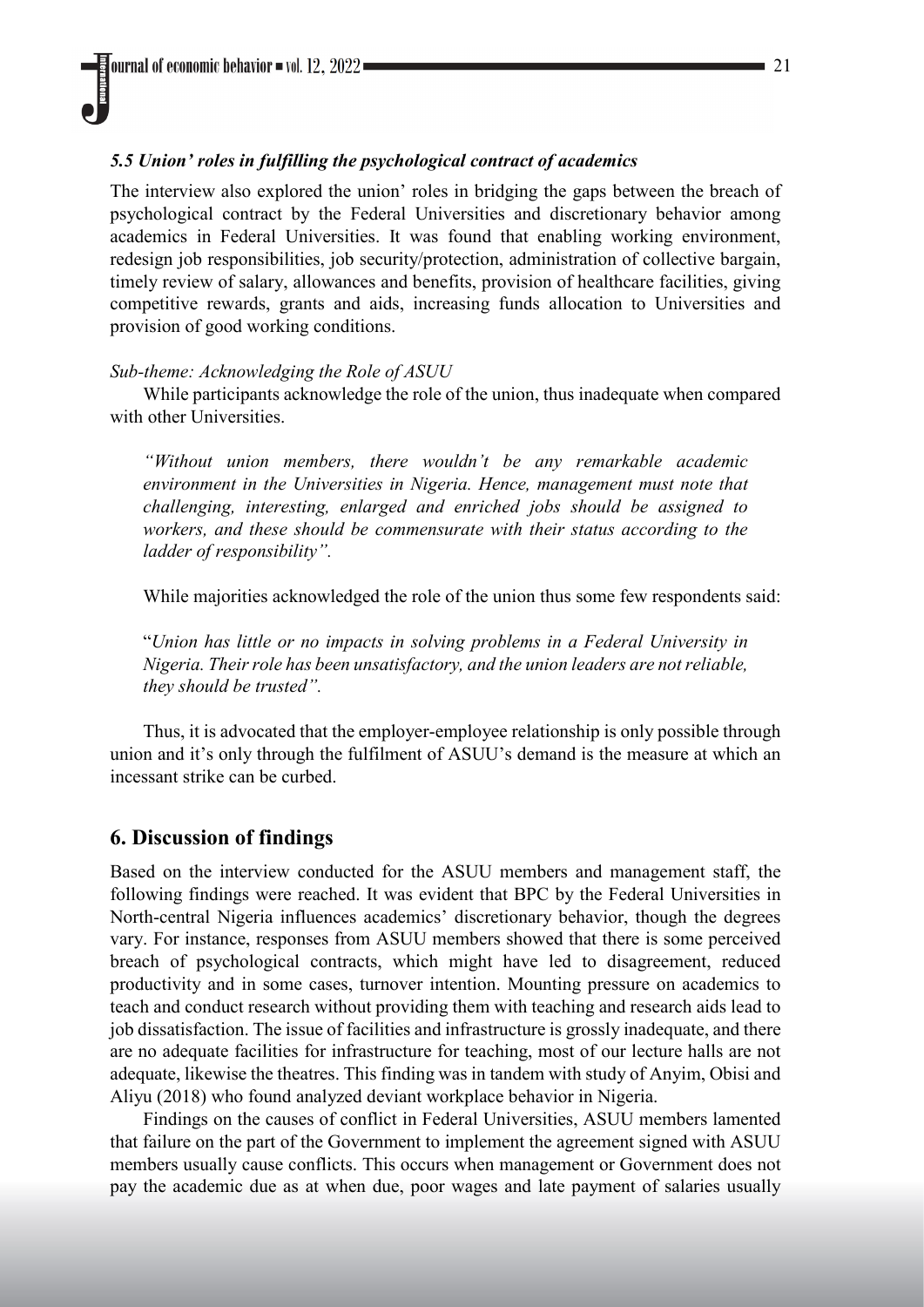demoralize workers. Thereby management staff, on the other hand, said, the issue of conflict in the university is a long story that does not end easily, hence, its usual affairs. Usually, academic members have one or two things on demand. This was also in consistent with the outcomes from Yang & Chao (2016) that conflict matter is positive, give rise to OCB, and when the implementation of demands is abortive or negative can lead to DWB. As attributed to the issue of conflicts to poor career development, lack of motivation and competitive learning environment.

On the issue of promotion, the qualitative report revealed that the upward reassignment of individuals in academics should be looked into, accompanied by increased responsibilities, enhanced status and usually with increased income, though not always so in the university system, therefore, it needs to be changed. The change and expectation of promotion schemes must provide for uniformity in promotional schemes in the university system. Because it was reported by Subramanian (2017); Sharma & Garg (2017) that the ratios of internal promotions to external recruitment that should be the same at various levels in all departments. If this ratio is differing greatly from one department to another, certain behavior may seriously impair the commitment of academics.

While asking for the role of ASUU in fulfilling the psychological contract of academics, it was found that if Government provides the enabling working environment, job security/protection, administration of collective bargain, timely review of salary, allowances and benefits, provision of healthcare facilities, giving competitive rewards, grants and aids, increasing funds allocation to Universities and provision of good working conditions have been the watchword of ASUU. Because Abdulazeez et al. (2019); Liu, Cho and Seo (2018) believed that if academics are well-paid and compensated, this, in turn, will satisfy them psychologically and improve their performance on the job.

While management must evaluate substandard welfare packages and compensation structures, all employees were taken along through proper channels of communication and feedback, especially when there was discretionary deviant behavior due to work discontent, according to an excerpt from the IDI. The qualitative findings revealed that university academics were dissatisfied with their working conditions, underfunding, shortages of facilities and equipment, and, most importantly, the quality of service, which had resulted in multiple industrial unrests, brain-drain, and plans to transfer high-skilled academics to other universities.

# **7. Conclusion and recommendations**

The study found that the BPC affected academics in a variety of ways, with a preference for OCB and DWB. Unfortunately, the proclivity for DWB surpassed the proclivity for OCB. When a university breaks its commitments or fails to do what it should for academics, many academics may retaliate by engaging in deviant behavior such as misusing official cars, the internet, failing to attend statutory meetings, sexual harassment, and plagiarism, among other things. When the university fails to keep its promises to academics, the results show that some academics may be more likely to engage in organizational citizenship behaviors such as promoting the university's image, assisting colleagues in resolving issues, working longer days, being punctual, and showing tolerance, among others. The study, therefore, recommends that building psychological linkages between organizational and staff goals should help universities integrate employee behavior. So, the academics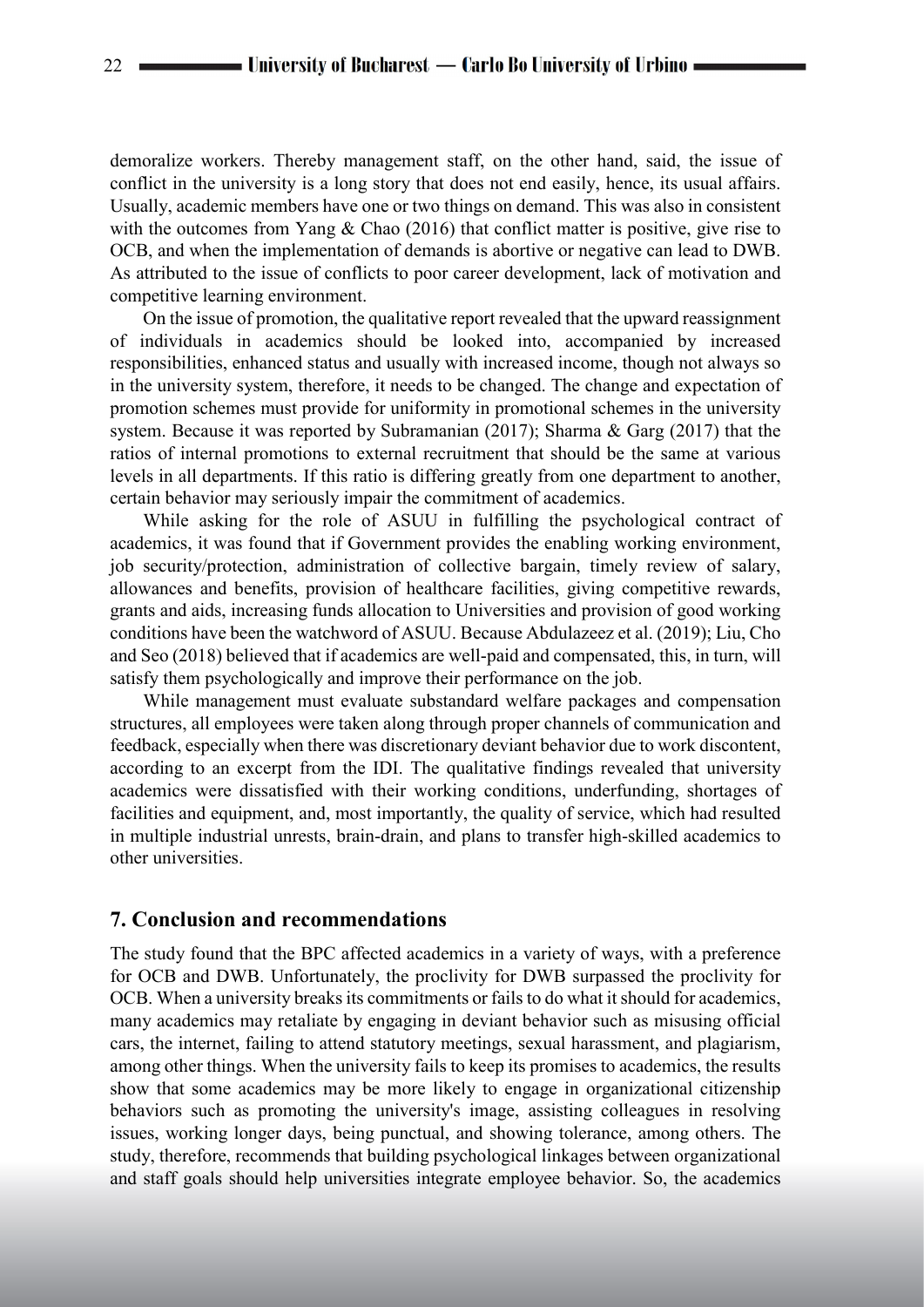who uphold OCB despite the perceived BPC should be encouraged to sustain their good behavior.

#### *7.1 Managerial implications and limitations*

The practical implication is aimed at establishing effective incentive systems that have the potential to improve tertiary institutions' satisfaction and productivity. Particularly, because a provision of adequate funding serves as a stimulating factor and predictor for organizational citizenship behavior towards academics (OCB-A), i.e. satisfaction among academics and organizational citizenship behavior towards University (OCB-U) productivity.

Meanwhile, the theoretical implication shouldered on infrastructural should be targeted at enhancing poor working environments to mitigate against deviant workplace behavior in the Universities. However, if it is not taken into consideration, it could lead to the pronouncement of deviant workplace behavior towards academics (DWB-A), i.e. job dissatisfaction, quit intention, and deviant workplace behavior towards University (DWB-U), i.e. low productivity.

From this study, that the dimensions of BPC are not much pronounced on OCB unlike the DWB, which means there should be further research to expand knowledge in the relationship between BPC and OCB in a similar organization using qualitative techniques for more clarity on the adopted theory in this study.

# **References**

- 1. Abdulazeez, A.L.; Waidi, A.A. & Hameed, O.O. (2019). An examination of governance typology in Nigeria Higher Education System. *International Journal of Economic Behavior*, 9(1), 105.
- 2. Adom, D., Hussein, E.K. & Agyem, J.A. (2018). Theoretical and conceptual framework: Mandatory ingredients of quality research. *International Journal of Research Methods 7*(1), 93.98.
- 3. Aliyu, M.O. (2021). *Discretionary behavior among academics and breach of psychological contracts by the Federal Universities in North-central Nigeria*. Being a PhD thesis presented for award of PhD degree at University of Lagos, Nigeria.
- 4. Aliyu, M.O., Akinwale, A.A. & Shadare, O.A. (2020). Psychological contracts and discretionary behavior in Nigerian academics*. Selye International Scientific Journal, 9*(1), 24-44.
- 5. Anyim, F.C., Obisi, C. & Aliyu, M.O. (2018). Deviant workplace behavior in Nigeria: A conceptual and empirical analysis. *Ilorin of Journal of Human Resource Management, 2*(1), 73-88
- 6. Anzam, M. (2016). Perceptions and impact of psychological contract breach among bank employees in Bangladesh. *Responsibilities and Rights Journal*, *2*(2), 121-139*.*
- 7. Argyris, C. (1960). *Understanding organizational behavior*. Homewood, Illinois: Dorsey Press
- 8. Atkinson, C. (2007). Trust and the psychological contract. *Employee Relations, 29*(3), 227‐248.
- 9. Avey, J.B., Avolio, B.J., Crossley, C.D., & Luthans, F. (2009). Psychological ownership: Theoretical extensions, measurement and relation to work outcomes. *Journal of Organizational Behavior, 30*, 173-191.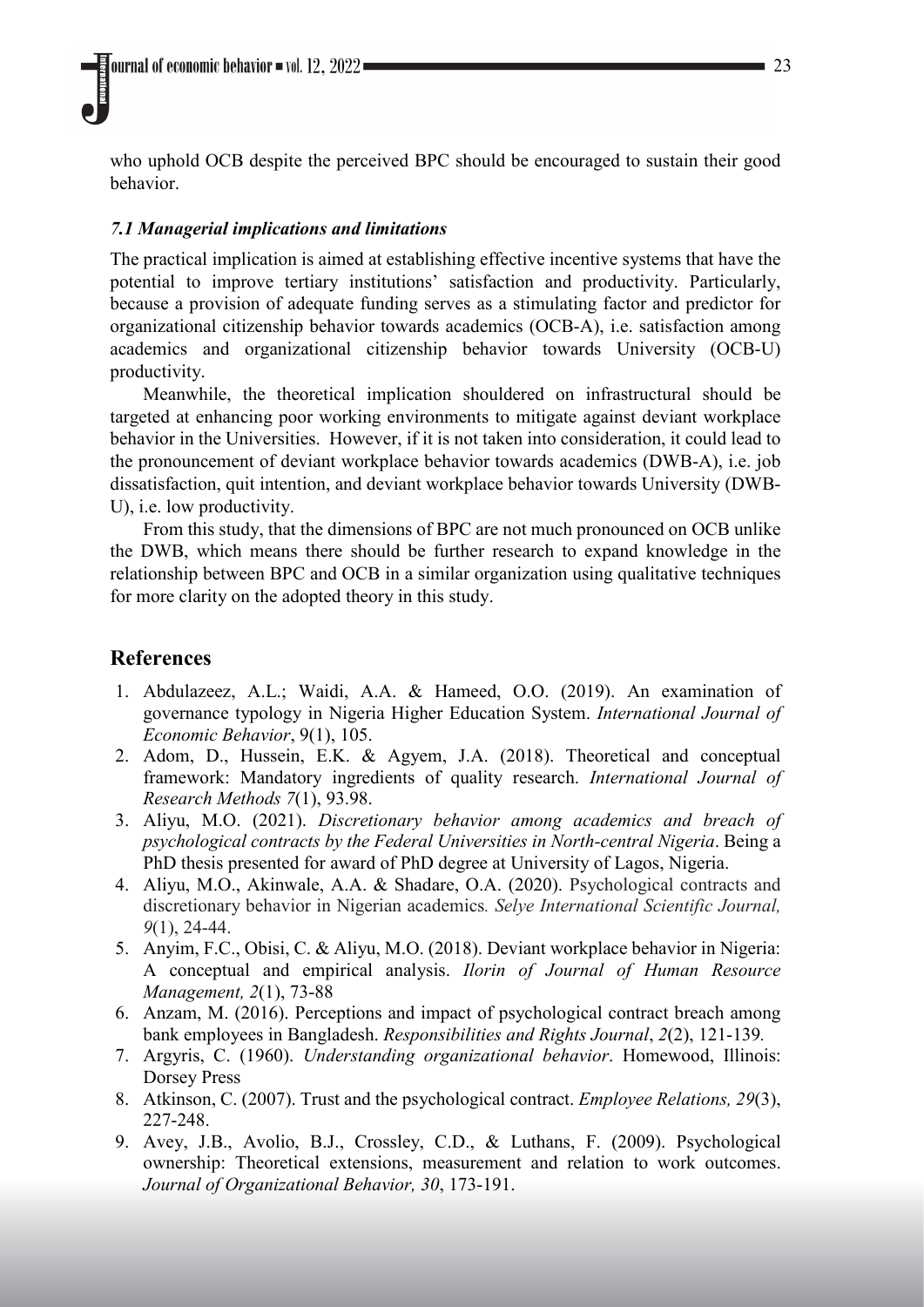- 10. Baharuddina, S.S., Ruzainy, M.N., Asyraf, M.A. Omara, N.E. & Ismail, N.A. (2017). Psychological contract breach and psychological contract fulfilment on employee intention to quit. *International Journal of Business Management, 2*(1), 50-58.
- 11. Bankole, E.T. & Ajagun, O.V. (2014). Psychological contract and organizational based self-esteem as antecedents of organizational commitment among Government workers in Ekiti State, Nigeria. *International Journal of Research in Humanities and Social Studies, 1*(2), 24-33.
- 12. Blackman, D.A. & Benson, A.M. (2012). The role of the psychological contract in managing research volunteer tourism. *Journal of Travel & Tourism Marketing, 27*(1), 221–235.
- 13. Bolino, M.C., Turnley, W.H., Lester, S.W. & Bloodgood, J.M. (2012). The impact of psychological contract fulfillment on the performance of in-role and organizational citizenship behavior*. Journal of Management, 29*(2), 187-206.
- 14. Coyle-Shapiro, J. & Kessler, I. (2002). Contingent and non-contingent working in local Government: contrasting psychological contracts. *Public Administration, 80*(1), 77-101.
- 15. Dialoke, I. and Nwakamma, C.N. (2016). Psychological contract and manpower development in Nigeria. *International Journal of Advanced Academic Research, 2*(12), 57-72.
- 16. Epitropaki, O. (2015). A multi-level investigation of psychological contract breach and organizational identification through the lens of perceived organizational membership: Testing a moderated-mediated model. *Journal of Organizational Behavior, 1*(4), 1-47.
- 17. Hobbes, T. (1651) "Leviathan", in E. Curley (ed.), *Leviathan, with selected variants from the Latin edition of 1668*, Indianapolis: Hackett, 1994.
- 18. Liu, J., Cho, S. & Seo, W. (2018). Investigating the impact of psychological contract and perceived supervisor support in the hospitality industry in South Korea. *Asian Journal of Industrial Psychology, 4*(1), 16-28.
- 19. Maguire, H. (2016). The changing psychological contract: Challenges and implications for HRM, organizations and employees. *Journal of Applied Social Psychology*, *34*(8), 161 7-1 637.
- 20. Maria-Lavinia, P. (2011). The Attitudes Importance for the Students Education. International Journal of Economic Behavior, 1(1), 34 doi: https://doi.org/10.14276/2285- 0430.1938
- *21.* Mazur, K. (2018). The dynamics of psychological contract between employee and organization. The analysis of selected factors. *Management*, *16*(1), 51-64.
- 22. Najjar, Z., Shamasi, A. & Almandeel, S. (2019). The impact of psychological contract fulfillment on physicians' affective commitment an empirical study on security force hospital, Dammam, Saudi Arabia. *The International Journal of Business & Management, 7*(1), 33-49.
- 23. Oyelakin, O. & Agu, G.A. (2017). A mediating role of relational psychological contract on the relationship between work place spirituality and employee turnover intention in Nigeria banks. *American Journal of Applied Psychology, 6*(4), 75-82.
- 24. Pickford, H.C. & Genevieve, J. (2016). Organizational citizenship behavior: Definitions and dimensions. *Mutuality in Business Briefing, 1*(30), 28-54.
- 25. Rousseau, D.M. (1989). Psychological and implied contracts in organizations. *Employee Rights and Responsibilities Journal*, *2*(1), 121-39.
- 26. Rousseau, D.M. (1995). *Psychological contracts in organizations*: *Understanding written and unwritten agreements*. Newbury Park, Canada: Sage Publishers Inc.
- 27. Rousseau, D.M., & Tijoriwala, S.A. (1998). Assessing psychological contracts: Issues, alternatives and measures. Jou*rnal of Organizational Behavior: The International*